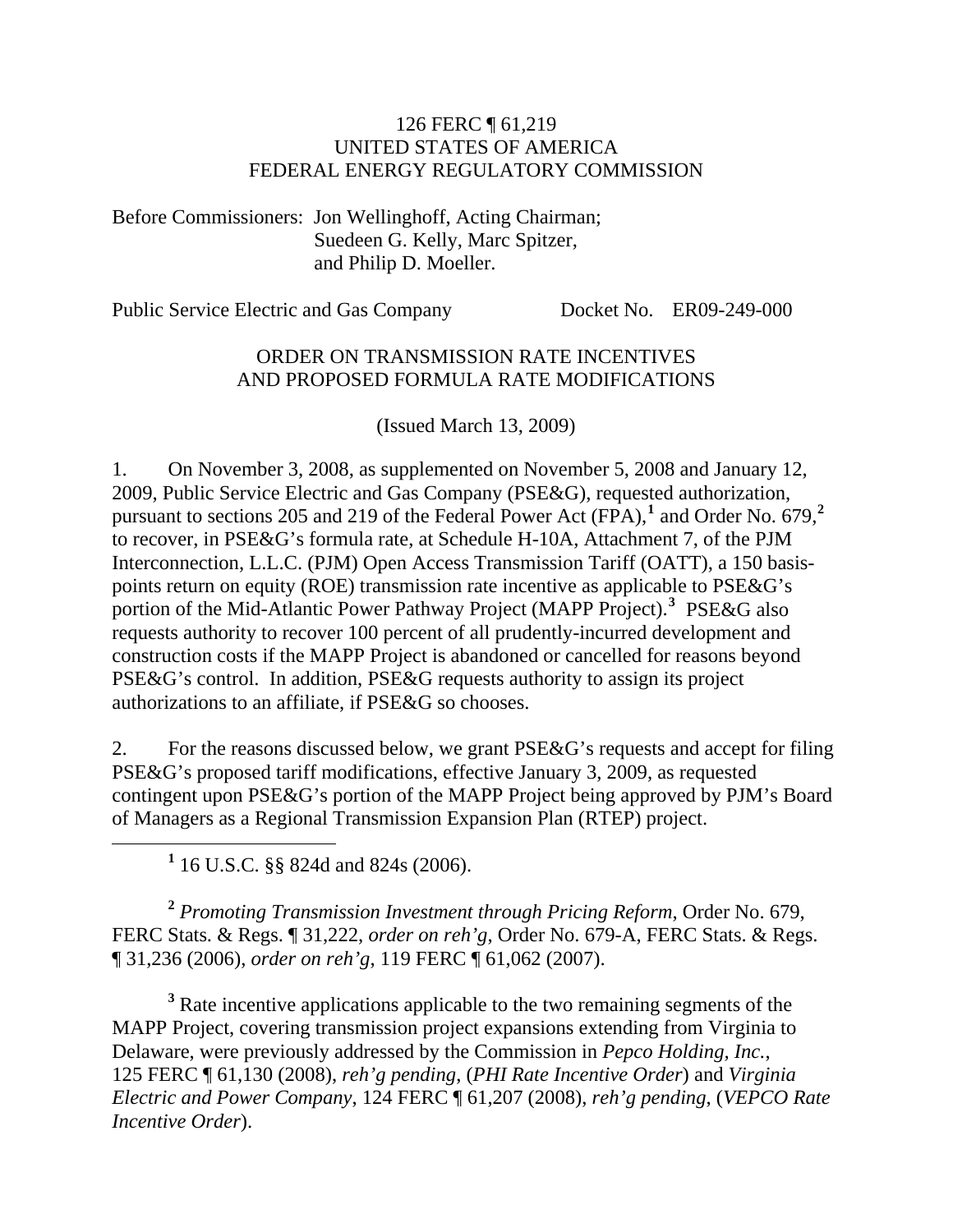### **Background**

## **A. PSE&G**

3. PSE&G is a wholly-owned subsidiary of Public Service Enterprise Group Incorporated and is responsible for providing transmission and distribution service to approximately 1.7 million gas customers and approximately 2.1 million electric customers. PSE&G is a transmission-owning member of the PJM regional transmission organization (RTO). PSE&G states that under the PJM Consolidated Transmission Owners Agreement (TO Agreement), PJM's transmission owners are required, subject to certain restrictions, to construct and own or finance transmission enhancements or expansion specified by PJM in the RTEP or to expand or modify transmission facilities, as may be required under the PJM OATT.<sup>[4](#page-1-0)</sup> PSE&G states that under the TO Agreement, PSE&G also retains the right to file, under FPA section 205, rate proposals applicable to its transmission revenue requirement.**[5](#page-1-1)** PSE&G recovers its revenue requirement under a Commission-approved formula rate, as set forth at Schedule H-10A of the PJM OATT.**[6](#page-1-2)** The rate incentives requested herein by PSE&G are represented in work papers, as included at Attachment 7 of Schedule H-10A.

## **B. The MAPP Project**

4. A detailed description of the MAPP Project, as it relates to the separate segments to be built by PSE&G's two project co-sponsors, Pepco Holding, Inc. (PHI) and Virginia Electric and Power Company (VEPCO), was provided by the Commission in the *PHI Rate Incentive Order* and in the *VEPCO Rate Incentive Order*. **[7](#page-1-3)** Briefly, the MAPP Project is one of the largest transmission projects to be undertaken within the PJM

<span id="page-1-1"></span><span id="page-1-0"></span> **<sup>4</sup>** <sup>4</sup> TO Agreement at section 4.2.1.

**<sup>5</sup>** *Id*. section 7.5.1(iv).

**<sup>6</sup>** *See Public Service Elec. and Gas Co.*, 124 FERC ¶ 61,303 (2008).

<span id="page-1-3"></span><span id="page-1-2"></span>**<sup>7</sup>** *PHI Rate Incentive Order*, 125 FERC ¶ 61,130 at P 3-9 and *VEPCO Rate Incentive Order*, 124 FERC  $\P$  61,207 at P 5-17. As described in those orders, the MAPP Project will begin at VEPCO's Possum Point Station, southwest of Washington, D.C. on the western side of Potomac River, and will traverse an approximately 230-mile route across the Potomac River, across Southern Maryland and under the Chesapeake Bay, across Maryland's eastern shore and then up the Delmarva Peninsula, across the Delaware River to the PSE&G-owned Salem and Hope Creek Switching Stations in New Jersey.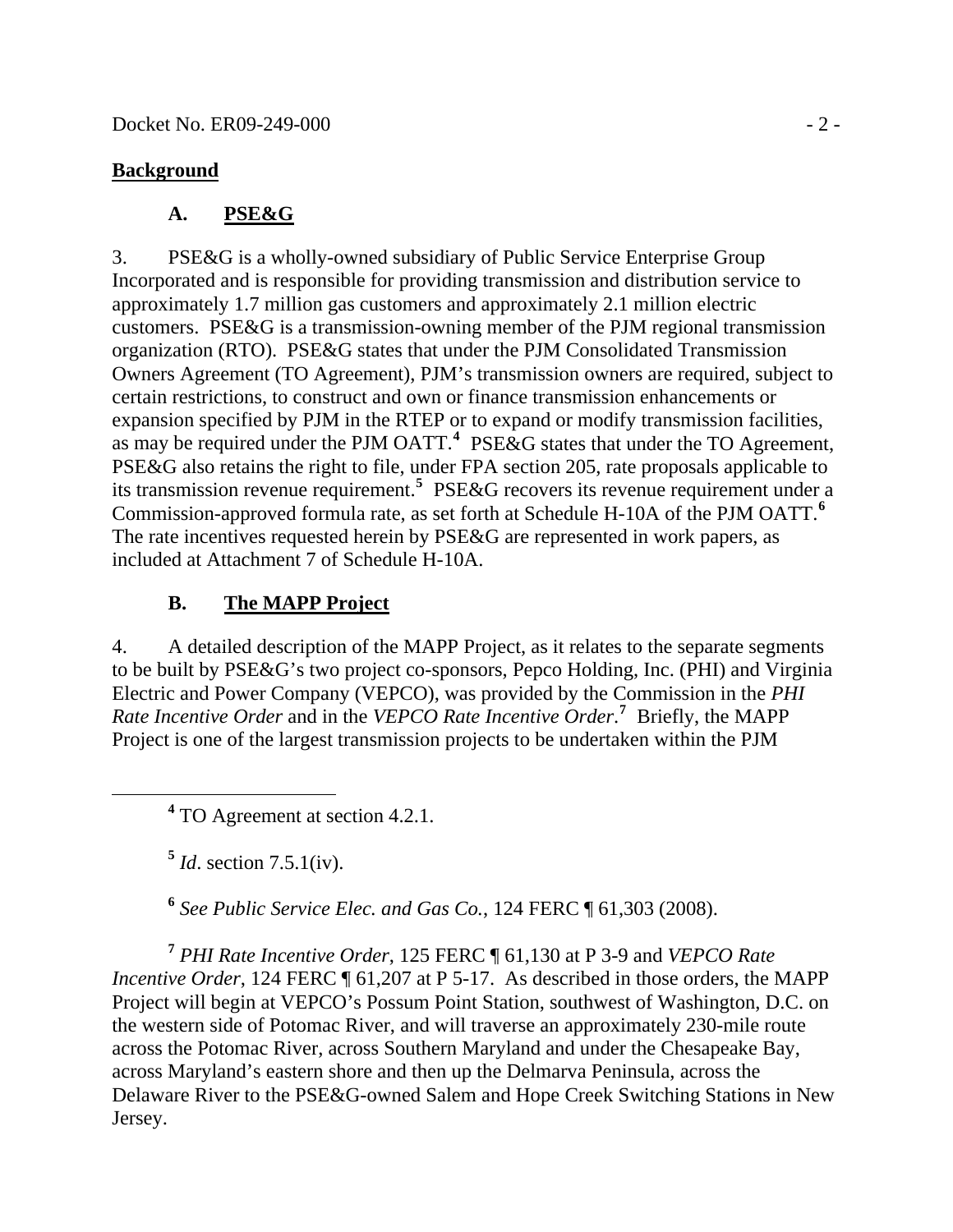#### Docket No. ER09-249-000 - 3 -

footprint and was included by PJM in its 2007 RTEP.**<sup>8</sup>** The MAPP Project was later approved for construction as a baseline project by the PJM Board. However, the PSE&G-portion of the MAPP Project is undergoing further review by PJM.

5. PSE&G states that the termination point for its portion of the MAPP Project will be at the Salem and Hope Creek Switching Stations located on Artificial Island in southern New Jersey. The proposed line will traverse approximately 4 to 10 miles, north, depending on where PHI intends to cross over the river from Delaware, along the New Jersey side of the Delaware River through marsh and wetlands on a vacant PSE&Gcontrolled right-of-way.**[9](#page-2-0)** PSE&G states that PHI will need to obtain a new right-of-way in order to traverse the final route chosen in Delaware, and will be responsible for designing and permitting the crossing of the Delaware River to connect with the PSE&Gconstructed section of the line.**[10](#page-2-1)** PSE&G states that it is working with PHI to coordinate the anticipated above-ground crossing of the Delaware River crossing and that the crossing would likely begin on the Delaware side, directly west and north of Artificial Island, and end on the New Jersey side, north of the Salem and Hope Creek Switching Stations.

6. PSE&G states that there will be reliability benefits attributable to its portion of the MAPP Project. PSE&G states the MAPP Project will address: (i) the increase in loads in the eastern portion of PJM; (ii) current and impending retirements of generation in eastern PJM; and (iii) transmission capacity limits. PSE&G notes that in the PJM Market Monitor's 2007 State of the Market Report, PJM's Market Monitor found that nearly 40 percent of the PJM generation resources that are 40 years or older (12,781 MW out of 34,432 MW) are located in the MAAC region of PJM (now known as the Reliability*First* Corporation (RFC) region). The Market Monitor concluded that significant retirements were likely to occur within the next 10 to 20 years. PSE&G adds that a PJM analysis performed as part of the 2008 RTEP (for the 2013-23 planning period), identified additional overloads that will be relieved if the MAPP Project is constructed. PSE&G states that PJM has also determined that the MAPP Project will significantly improve the reactive performance of eastern PJM and the transient stability margins of the Artificial

<span id="page-2-0"></span>**<sup>8</sup>** Schedule 6 of the PJM Operating Agreement requires PJM to develop an annual RTEP in order to meet system enhancement requirements for transmission service, load growth and interconnection requests. PJM conducts its planning for the expansion and enhancement of transmission facilities based on a planning horizon of at least 10 years.

<span id="page-2-1"></span>**<sup>9</sup>** Rodney L. Dickens Testimony (Dickens Test.) Ex. No. PEG-1 at 10.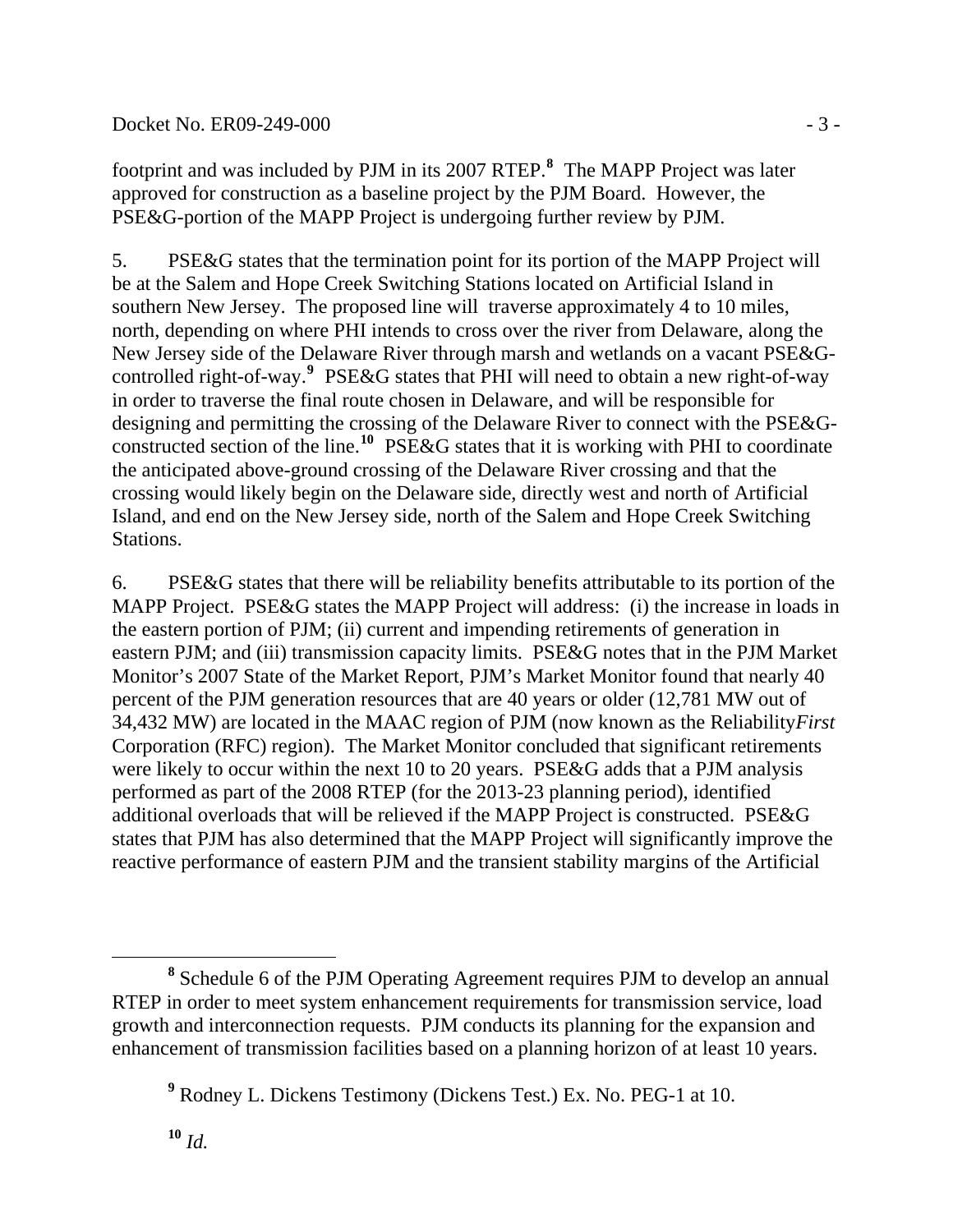Docket No. ER09-249-000 - 4 -

Island complex in New Jersey, which contains the Salem and Hope Creek nuclear generating facilities.**[11](#page-3-0)**

7. PSE&G states that there will also be economic benefits attributable to the MAPP Project. PSE&G states that the overall production cost of the entire PJM RTO will be reduced by the MAPP Project.**[12](#page-3-1)** PSE&G states that the MAPP Project will traverse a number of zones in the eastern PJM region where congestion costs have been among the highest in all of PJM. PSE&G states these congestions costs are due, principally, to constraints on the eastern and central interfaces. PSE&G states that the MAPP Project will help resolve these constraints by adding a significant amount of transfer capability across the eastern PJM region.**[13](#page-3-2)**

8. PSE&G states that the total estimated construction cost of the MAPP Project is \$1.05 billion, for which PSE&G's share will be approximately \$150 million. PSE&G states that the MAPP Project will require it to invest \$60 million over approximately 24 months, representing 85 percent of PSE&G's historical annual transmission investment. PSE&G states that while the PJM Board is currently evaluating the need for certain portions of the MAPP Project, including PSE&G-sponsored portions of the project, this factor should not impede the Commission in authorizing PSE&G's requested rate incentives, as requested in its filing.

9. On January 2, 2009, the Director, Division of Tariffs and Market Development – East, acting under delegated authority, issued a deficiency letter (Deficiency Letter) seeking additional information relating to PSE&G's November 4, 2008 filing.

10. On January 12, 2009, PSE&G filed its response to the Deficiency Letter. PSE&G states that the estimated \$150 million needed to complete PSE&G's portion of the MAPP Project was developed based on the following preliminary estimate, subject to change pending final project approval and design by PJM's Board of Managers:

- (1) Salem 500 kV Switch Station Reconfiguration and System Control Installation including smart grid controls - \$35 million.
- (2) Hope Creek 500 kV Switch Station Reconfiguration and System Control Installation including smart grid controls - \$60 million.

**<sup>13</sup>** *Id.* 20.

<span id="page-3-0"></span> $\overline{a}$ **<sup>11</sup>** *Id.* 18-19 (noting that PSE&G's portion of the MAPP Project will also allow for higher output of Artificial Island nuclear generation output during outage conditions).

<span id="page-3-2"></span><span id="page-3-1"></span><sup>&</sup>lt;sup>12</sup> PJM estimates that the MAPP Project will result in annual savings of \$113 million to the Mid-Atlantic region and \$70 million to the RTO as a whole.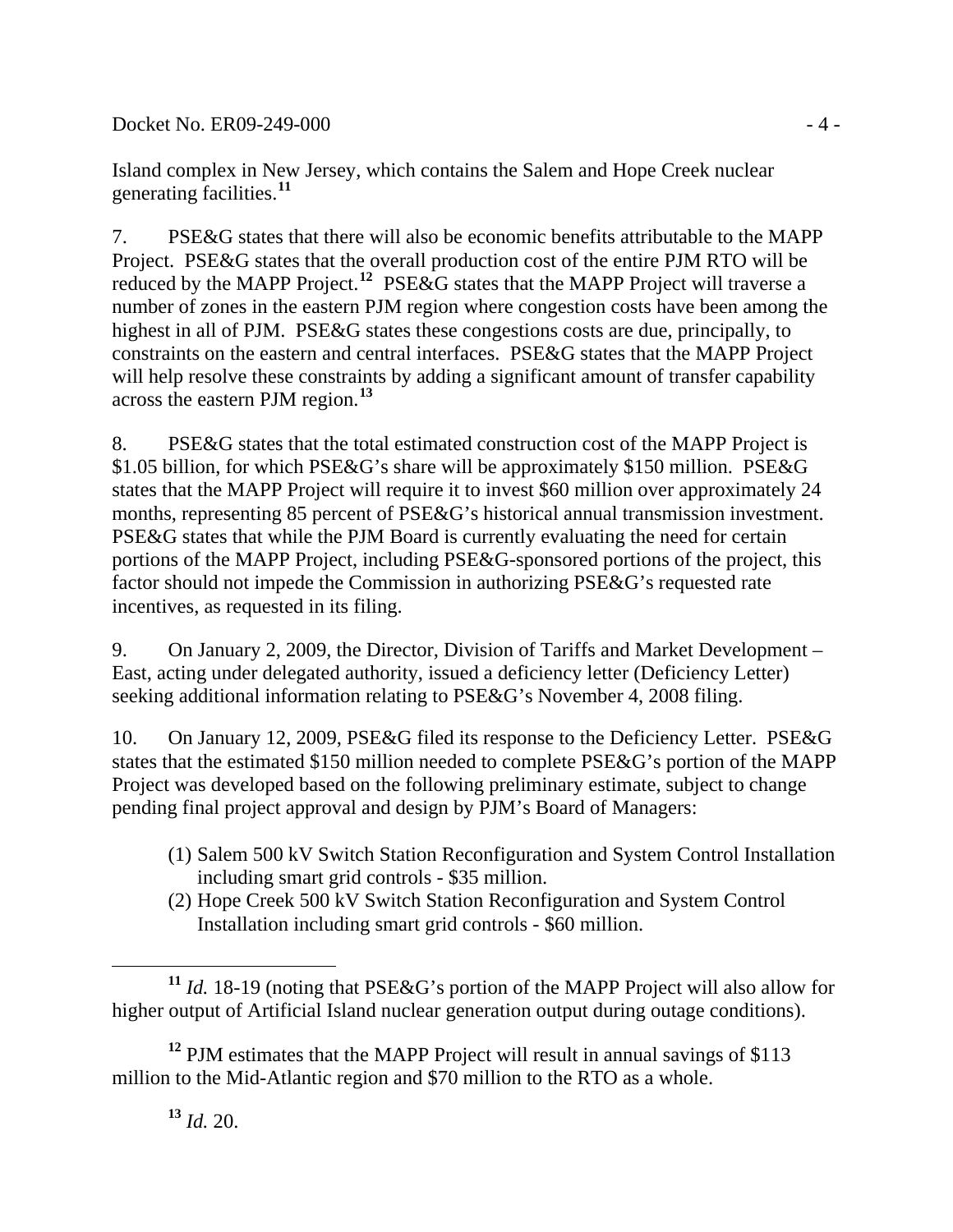(3) Salem- Hope Creek Transmission Line - \$5 million.**[14](#page-4-0)**

(4) Hope Creek - Delaware River Transmission Line - \$50 million.**[15](#page-4-1)**

## **C. Incentive Rate Requests**

11. PSE&G requests that it be granted: (i) a 150-basis point ROE adder for the MAPP Project to be added to PSE&G's existing ROE of 11.68, resulting in an overall ROE of 13.18 percent;**[16](#page-4-2)** (ii) authorization to recover all prudently-incurred costs if the MAPP Project is abandoned or cancelled for reasons beyond the control of PSE&G; and (iii) authority to assign its rate incentive authorizations, as granted herein, to an affiliate, should PSE&G elect to so assign its ownership interests in the MAPP Project.

## **Notice of Filing and Responsive Pleadings**

12. Notice of PSE&G's filing was published in the *Federal Register*, 73 Fed. Reg. 70,993-94 (2008), with interventions and protests due on or before November 25, 2008. Motions to intervene and notices of intervention were timely filed by the Joint Consumer Advocates,**[17](#page-4-3)** the Public Service Commission of Maryland, and the New Jersey Board of Public Utilities. Motions to intervene out-of-time were submitted by Old Dominion Electric Cooperative (ODEC) and Exelon Corporation (Exelon). Motions to comment and/or protest were filed by Joint Consumer Advocates and the Public Service Commission of Maryland. On December 10, 2008, PSE&G filed an answer to the protests. Notice of PSE&G's January 12, 2009 response to the Deficiency Letter was published in the *Federal Register*, 74 Fed. Reg. 4,421 (2009), with interventions and protests due on or before February 2, 2009. On February 2, 2009, PHI filed a timely motion to intervene. No comments and/or protests were filed.

**<sup>14</sup>** This line will connect the Salem and Hope Creek Switching Stations.

<sup>15</sup>This line will connect with the PHI portion of the MAPP Project.

<span id="page-4-2"></span><span id="page-4-1"></span><span id="page-4-0"></span>**<sup>16</sup>** Michael J. Vilbert Testimony (Vilbert Test.) Ex. No. PEG-3 at 1-4. A base ROE of 11.18 percent, plus 50 basis points to reward PSE&G's continued RTO participation was approved by the Commission in *Public Service Electric & Gas Co.*, 124 FERC ¶ 61,303 (2008) (*PSE&G Formula Rate Order*). PSE&G seeks no changes with respect to its base-level ROE.

<span id="page-4-3"></span>**<sup>17</sup>** The New Jersey Division of Rate Counsel, Pennsylvania Office of Consumer Advocate, Maryland Office of People's Counsel, and the Public Service Commission of West Virginia.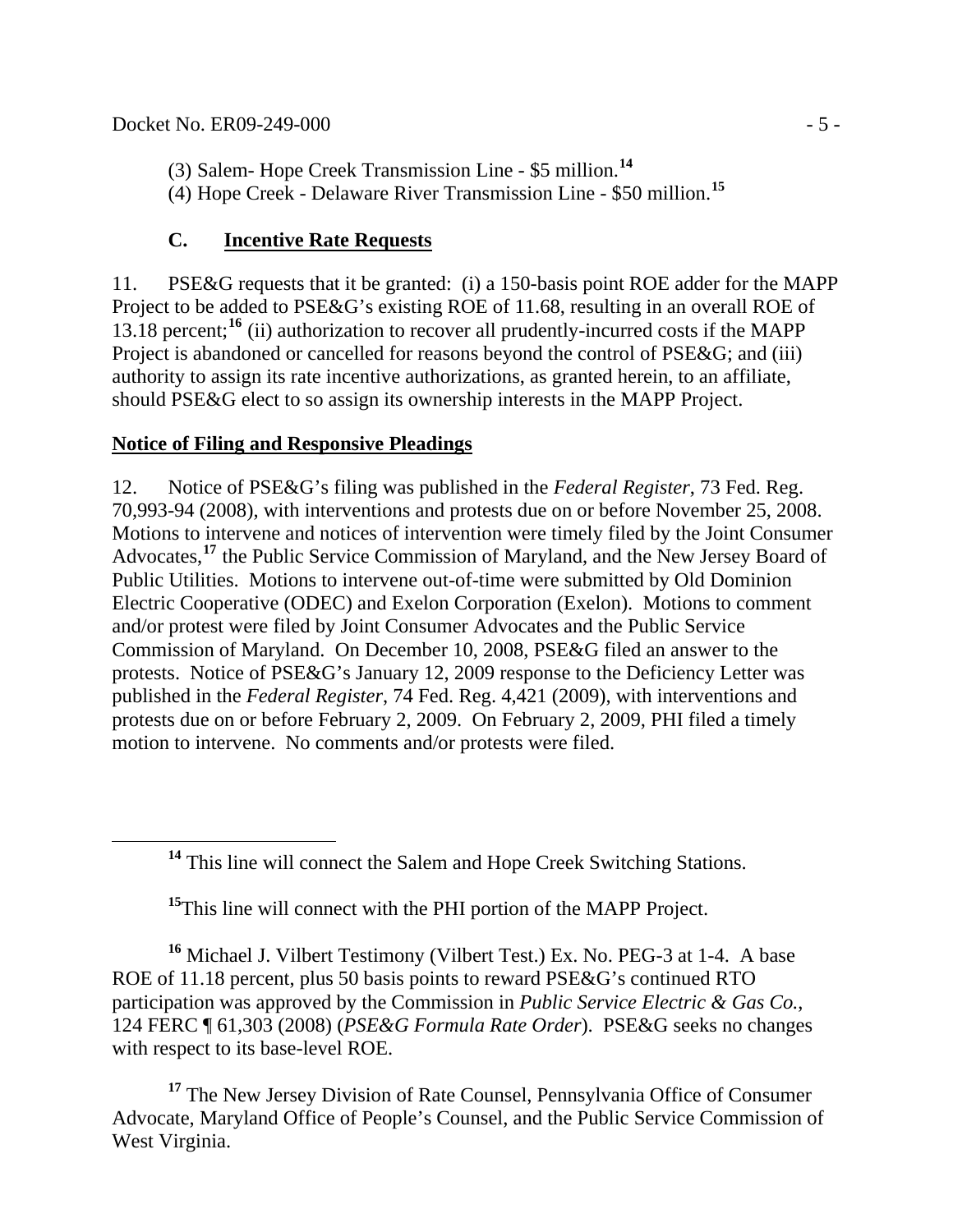### **Discussion**

## **A. Procedural Matters**

13. Pursuant to Rule 214 of the Commission's Rules of Practice and Procedure, 18 C.F.R. § 385.214 (2008), the notices of intervention and timely, unopposed motions to intervene serve to make the entities that filed them parties to this proceeding. Given the early stage of this proceeding, the parties' interests, and the absence of any undue prejudice or delay, we grant the late-filed motions to intervene submitted by ODEC and Exelon.

14. Rule 213(a) of the Commission's Rules of Practice and Procedure, 18 C.F.R. § 385.213(a) (2008), prohibits an answer to a protest, unless otherwise permitted by the decisional authority. We will accept PSE&G's answer because it has provided information that assisted us in our decision-making process.

### **B. Section 219 Requirement to Ensure Reliability or Relieve Congestion**

15. In the Energy Policy Act of 2005 (EPAct 2005), Congress added section 219 to the FPA, directing the Commission to establish, by rule, incentive-based rate treatments to promote capital investment in transmission infrastructure. The Commission subsequently issued Order No. 679, which set forth the criteria by which a public utility could obtain transmission rate incentives pursuant to section 219. We consider, below, each of these criteria.

16. Order No. 679 requires that an applicant seeking incentive rate treatment for transmission infrastructure investment demonstrate that the facilities for which it seeks its incentive either ensure reliability or reduce the cost of delivered power by reducing transmission congestion.**[18](#page-5-0)** Order No. 679 also establishes a rebuttable presumption that this standard is met if: (i) the transmission project results from a fair and open regional planning process that considers and evaluates projects for reliability and/or congestion and is found to be acceptable to the Commission; or (ii) a project has received construction approval from an appropriate state commission or state siting authority.**[19](#page-5-1)**

<span id="page-5-1"></span><span id="page-5-0"></span>**<sup>19</sup>** Order No. 679-A, FERC Stats. & Regs. ¶ 31,236 at P 58. Order No. 679-A clarifies the operation of this rebuttable presumption by noting that the authorities and/or processes on which it is based (i.e., a regional planning process, a state commission, or siting authority) must, in fact, consider whether the project ensures reliability or reduces the cost of delivered power by reducing congestion. *Id.* P 49.

**<sup>18</sup>** 18 C.F.R. § 35.35(i) (2008).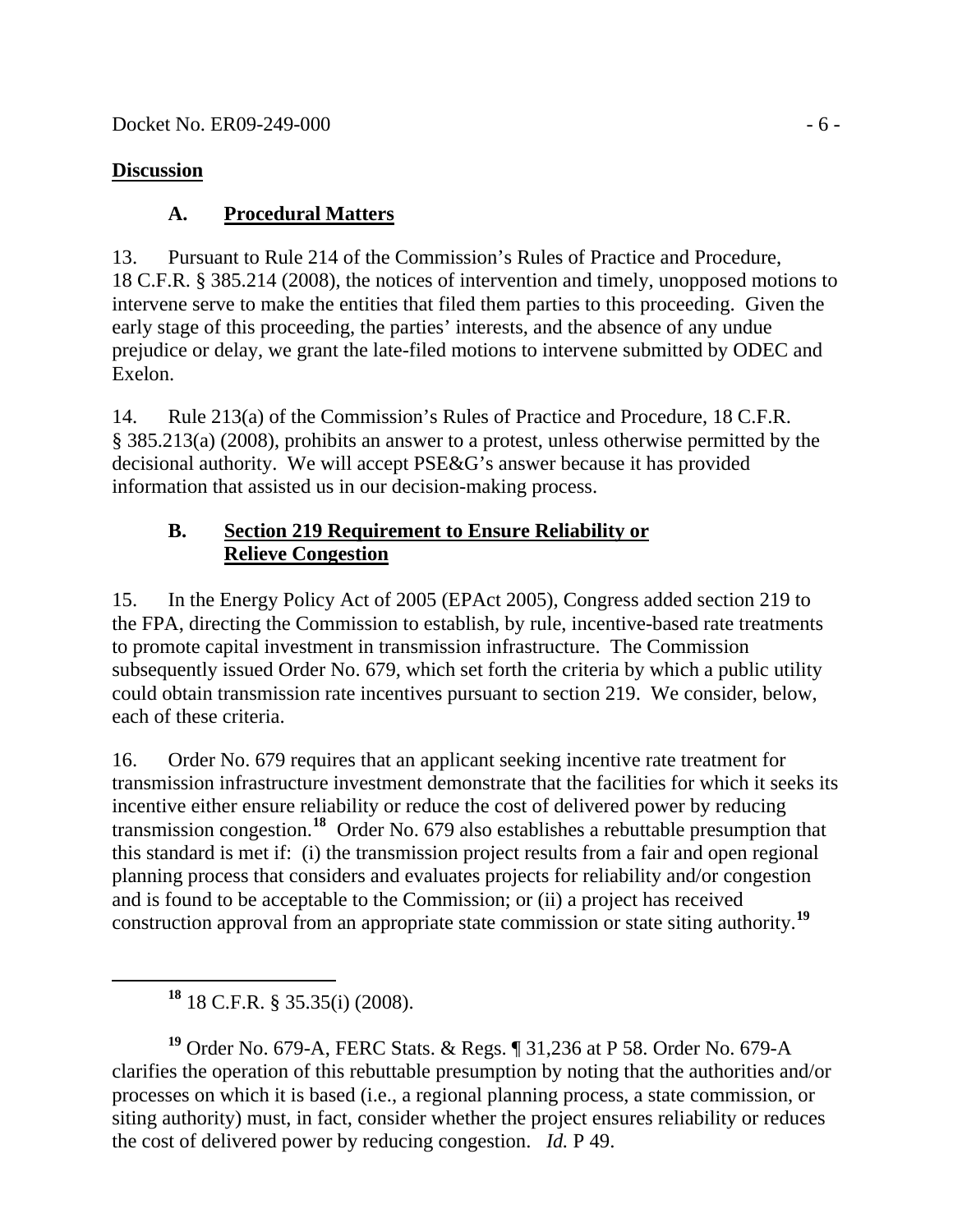### **1. PSE&G's Position**

17. PSE&G states that the portion of the MAPP Project for which it seeks a rate incentive satisfies the Commission's rebuttable presumption. Specifically, PSE&G relies on the rebuttable presumption treatment previously accorded by the Commission in both the *PHI Rate Incentive Order* and in the *VEPCO Rate Incentive Order*. PSE&G asserts that its portion of the MAPP Project is expected to be an essential part of the overall project. PSE&G asserts that, as such, it would be discriminatory, unjust and unreasonable for the Commission not to make a rebuttable presumption finding here.

18. PSE&G also asserts that the MAPP Project will provide reliability benefits for the PJM region as a whole and will also provide significant improvements for import capability congestion relief, particularly in the Mid-Atlantic region. Specifically, PSE&G states that the MAPP Project will resolve reliability and congestion issues triggered by PJM's central and eastern interface, including those portions of the PJM transmission system supports west-to-east flows of power and the load centers of New Jersey.

19. PSE&G states that while the PJM Board is currently evaluating the need for the PSE&G portion of the MAPP Project, this factor should not impede the Commission in authorizing PSE&G's incentive rate request here. First, PSE&G points out that the incentives will only apply if PSE&G's portion of the MAPP Project is approved by the PJM Board. In addition, PSE&G relies on the Commission's rulings in *New York Regional Interconnect, Inc.***[20](#page-6-0)** and *Pacific Gas and Electric Co.***[21](#page-6-1)**PSE&G asserts that in *NYRI*, the Commission granted approval of a 275 basis-point ROE adder conditioned on the New York Public Service Commission finding that the proposed high voltage transmission project will ensure reliability or reduce congestion. PSE&G claims that, similarly, the Commission in *PG&E* authorized recovery of prudently-incurred abandonment costs even though the project at issue was in its early planning stages and had not been reviewed or approved by a state commission, siting authority, or regional planning group. PSE&G concludes that, here, the Commission's policy is to approve the requested rate incentive, subject to the approval of the project in regional planning process.

# **2. Protests**

<span id="page-6-0"></span>20. The Joint Consumer Advocates argue that a consideration of PSE&G's rate incentive request is premature, given the fact that RTEP approval has yet to be granted.

**<sup>20</sup>** 124 FERC ¶ 61,259 at P 36 (2008) (*NYRI*).

<span id="page-6-1"></span>**<sup>21</sup>** 123 FERC ¶ 61,067 at P 33 (2008) (*PG&E*).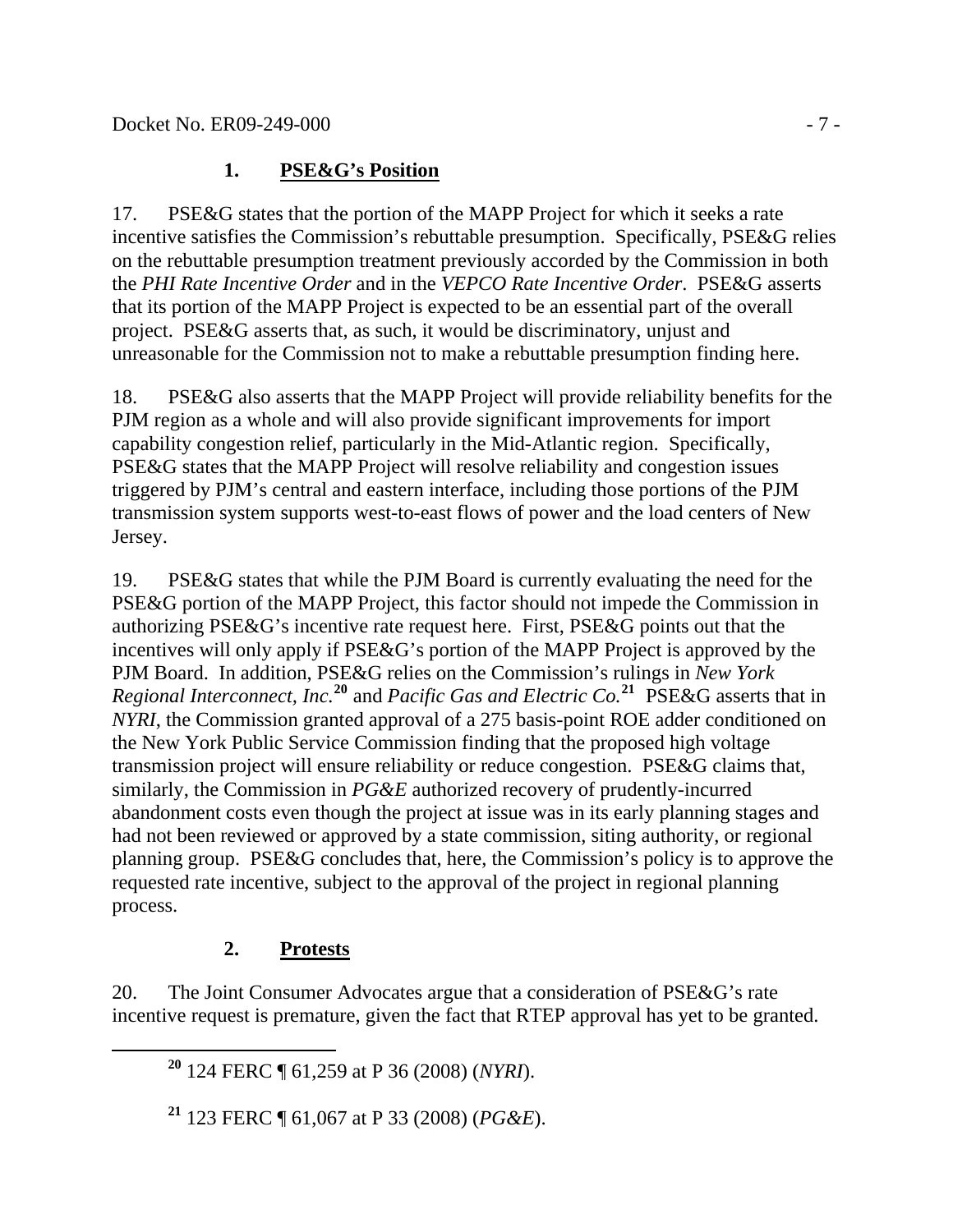### **3. Answer**

21. PSE&G asserts that Joint Consumer Advocates' argument ignores the Commission policy and precedent, as cited above, regarding transmission projects that are still under regional planning process review. PSE&G adds that the Commission, in Order No. 679, specifically recognized an applicant's right to submit its request for a project which is still undergoing consideration in a regional planning process.**[22](#page-7-0)** PSE&G states that, under these circumstances, the Commission has made any incentive-rate treatment contingent on the project being approved under the regional planning process.

## **4. Commission Determination**

22. The MAPP Project as a whole was approved by the PJM Board of Managers in October 2007. PSE&G's portion of the MAPP Project, however, is undergoing further review by PJM in its RTEP process. Because each portion of MAPP Project is dependent on the other to achieve the reliability and congestion relief benefits attributable to the project, our evaluation here, as it relates to the Commission's rebuttable presumption, focuses on the MAPP Project in its entirety. We conclude, for the reasons previously articulated by the Commission in the *PHI Rate Incentive Order*, that there are significant region-wide benefits attributable to the MAPP Project, including increased import capability and congestion relief. We also find that these benefits, to be fully realized, depend on the construction of the MAPP Project in each of its planned segments. PJM included the MAPP Project in its 2007 RTEP, listing the project as a baseline project. In connection with that approval, PJM determined that the MAPP Project would be needed in order to relieve expected overloads on the PJM system. As such, we find that PSE&G's portion of the MAPP Project conditionally satisfies the Commission's rebuttable presumption.

23. In Order No. 679, the Commission stated that it would consider a request for an ROE incentive rate, even where the project at issue is pending approval in a regional planning process. The Commission added, however, that in these circumstance, it may be appropriate to make any requested rate treatment contingent on the outcome of the regional planning process.**[23](#page-7-1)** Similarly, in *Xcel* the Commission granted an incentive rate request, subject to the applicants' receipt of a certificate of need from the state siting authority.**[24](#page-7-2)** Applying this approach here, we condition our finding that PSE&G's portion

<span id="page-7-2"></span><span id="page-7-1"></span><span id="page-7-0"></span>**<sup>22</sup>** PSE&G answer at 4, *citing* Order No. 679, FERC Stats. & Regs. ¶ 31,222 at P 58, n.39.

**<sup>23</sup>** Order No. 679, FERC Stats. & Regs. ¶ 31,222 at n.39.

**<sup>24</sup>***Xcel Energy Services*, 121 FERC ¶ 61,284, at P 53, 61 (2007) (*Xcel*).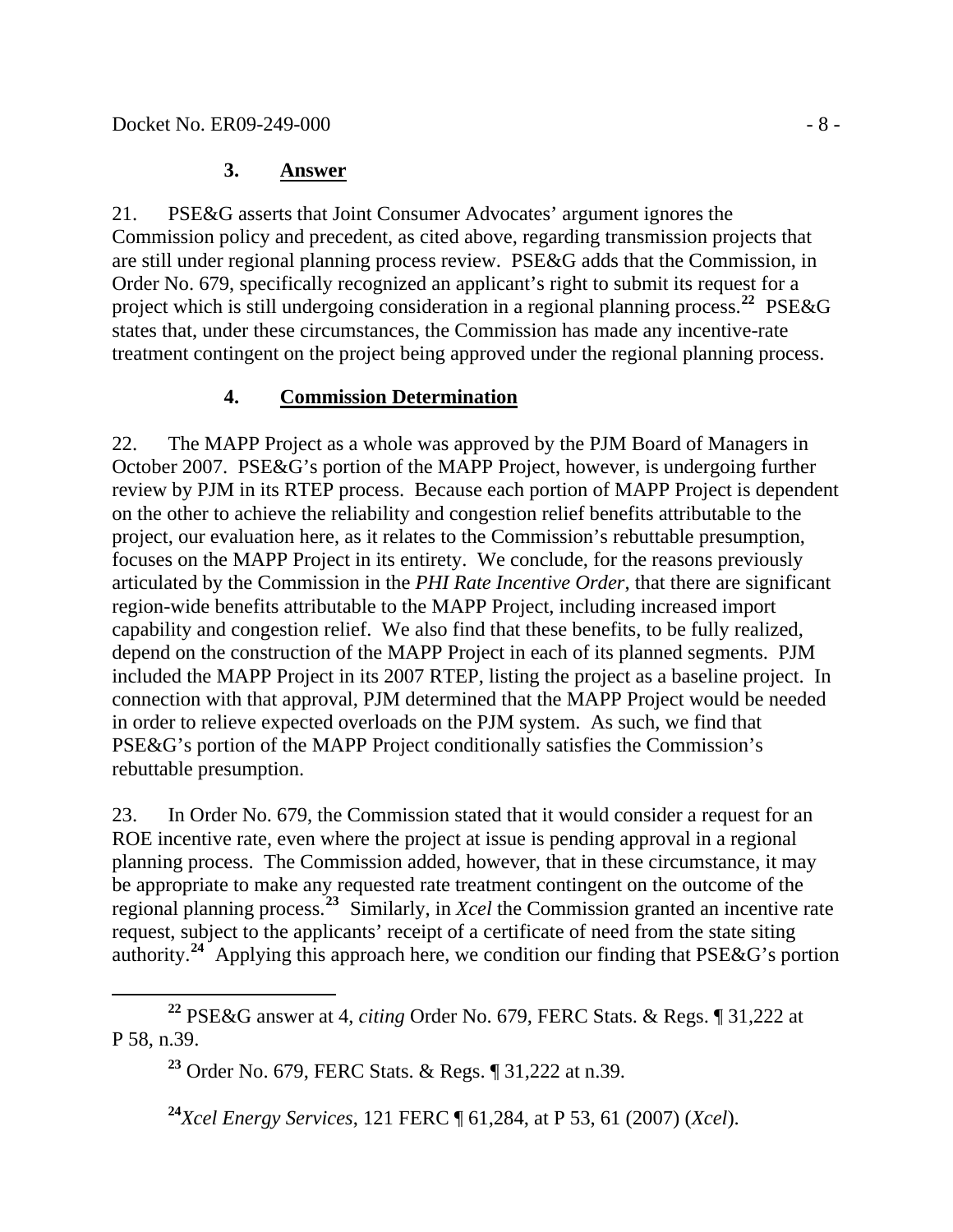Docket No. ER09-249-000 - 9 -

of the MAPP Project has satisfied the Commission's rebuttable presumption contingent upon the PJM Board of Managers approving PSE&G's portion of the project as an RTEP project.

## **C. Nexus Demonstration for ROE Adder**

24. Order No. 679 requires that an applicant seeking a transmission expansion incentive rate demonstrate that there is a nexus between the incentive sought and the investment being made. In Order No. 679-A, the Commission clarified that the nexus test is met when an applicant demonstrates that the total package of incentives requested is "tailored to address the demonstrable risks or challenges faced by the applicant."**[25](#page-8-0)** The Commission stated that the most compelling case for incentives are new projects t hat present special risks or challenges, not routine investments made in the ordinary course of business of expanding the system to provide safe and reliable transmission service. **[26](#page-8-1)**

whether a project is routine, the Commission will consider all relevant factors presented by the applicant. For example, an applicant may present evidence on: (i) the scope of the 25. In *Baltimore Gas and Electric Co.*, **[27](#page-8-2)** the Commission clarified how it will evaluate projects to determine whether they are routine. Specifically, to determine project (e.g., dollar investment, increase in transfer capability, involvement of multiple entities or jurisdictions, size, effect on region); (ii) the effect of the project (e.g., improving reliability or reducing congestion costs); and (iii) the challenges or risks faced by the project (e.g., siting, internal competition for financing with other projects, long lead times, regulatory and political risks, specific financing challenges, other impediments).**[28](#page-8-3)**

# **1. PSE&G's Position**

26. PSE&G requests a 150 basis-points ROE adder, as applicable to its portion of the MAPP Project, pursuant to FPA sections 205 and 219, and Order No. 679. PSE&G asserts that the MAPP Project is not routine and therefore satisfies the Commission's nexus requirement given (i) its risk profile (PSE&G identifies financial risks, regulatory risks; and environmental risks); (ii) the technical challenges associated with the MAPP

<span id="page-8-1"></span>**<sup>26</sup>** *Id.* P 23.

<span id="page-8-2"></span>**<sup>27</sup>** 120 FERC ¶ 61,084 (2007).

<span id="page-8-3"></span> $^{28}$  *Id.* P 52.

<span id="page-8-0"></span>**<sup>25</sup>** Order No. 679-A, FERC Stats. & Regs. ¶ 31,236 at P 40.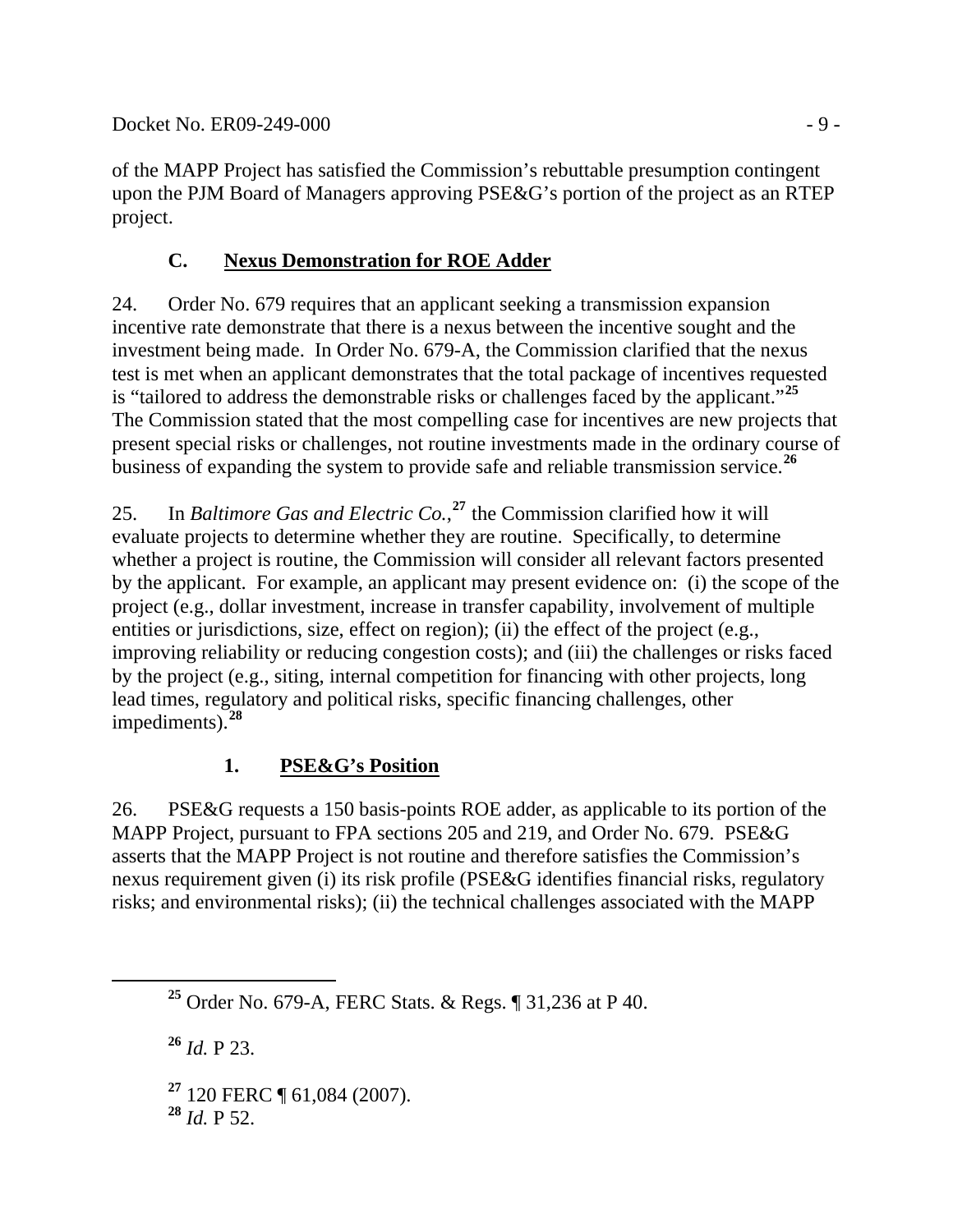Docket No. ER09-249-000 - 10 -

Project; and (iii) its size and scope. In support of its requested rate incentive, PSE&G also provides an advanced technology statement, as required by Order No. 679.**[29](#page-9-0)**

27. (i) Financial Risks: PSE&G states that it will incur substantial financial risk in connection with its planned participation in the MAPP Project. PSE&G asserts that with an estimated project cost of \$150 million, project financing will place a further burden on PSE&G's financial metrics. PSE&G states that when combined with the Susquehanna/Roseland 500 kV transmission line that PSE&G is already committed to financing (Susquehanna/Roseland Project), at a cost currently estimated to be \$750 million, it will be necessary for PSE&G to make significant outlays of cash, which will dramatically increase PSE&G's debt levels.**[30](#page-9-1)** PSE&G notes that PSE&G's net transmission plant in service as of December 31, 2007 totals \$898 million, while its combined expenditures on the MAPP Project and the Susquehanna/Roseland Project will total \$900 million.

28. PSE&G states that the MAPP Project will also require a substantial investment in transmission facilities well over that of PSE&G's average annual investments in recent years. PSE&G asserts that over the past five years, PSE&G has invested approximately \$70 million annually in transmission projects and that the MAPP Project will require an average annual investment of \$60 million over a projected 24-month period. PSE&G adds that its portion of the MAPP Project will require an investment equal to 85 percent of PSE&G's historical average annual transmission investment.

29. PSE&G claims that these planned investments are a continuing concern for the financial rating agencies. PSE&G notes that in a recent report issued by Moody's Investors Service, the conclusion was offered that PSE&G's upcoming investments could be expected to contribute to incremental earnings and cash flows, but that the realization of these earnings and cash flows would be dependent on achieving an acceptable level of regulatory support and regulatory incentives.**[31](#page-9-2)** PSE&G states that its planned investment in transmission has also been recognized by Standard & Poor's (S&P) as having an impact on its creditworthiness, citing a report in which S&P concluded that the substantial deployment of capital needed to support PSE&G's planned transmission projects will also require supportive regulatory treatment to maintain PSE&G's credit

<span id="page-9-2"></span><span id="page-9-1"></span><span id="page-9-0"></span>**<sup>31</sup>** *Id.* at PEG-1A (Moody's Investors Service, *Credit Opinion: Public Service Electric and Gas Company* (July 18, 2008)).

**<sup>29</sup>** Order No. 679, FERC Stats. & Regs. ¶ 31,222 at P 302.

**<sup>30</sup>** Mark G. Kahrer Testimony (Kahrer Test.) Ex. No. PEG-2 at pp. 3-5.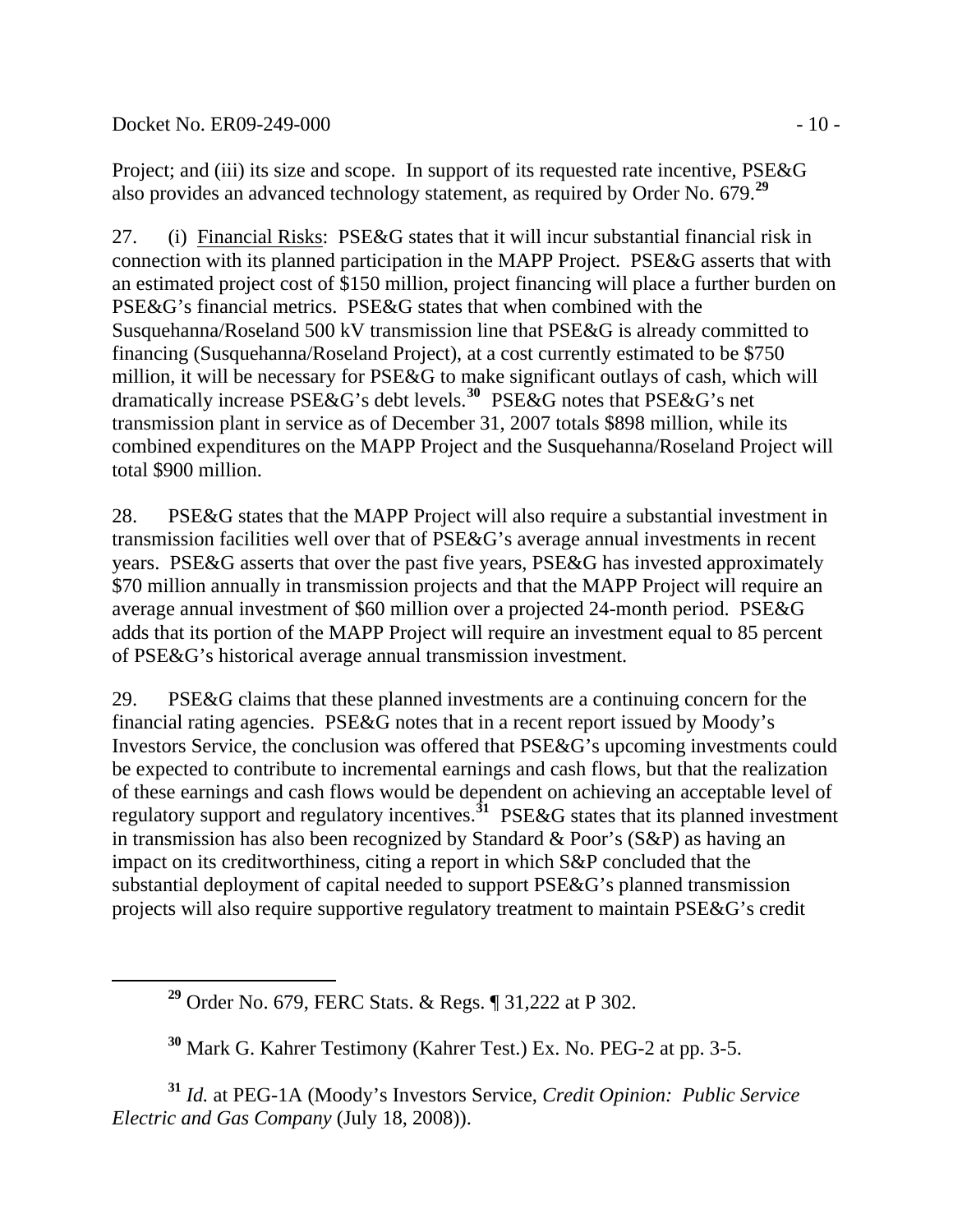Docket No. ER09-249-000 - 11 -

quality.**[32](#page-10-0)** PSE&G also states that given the current state of the financial markets, approval of its proposed ROE adder is even more important.

30. PSE&G states that it intends to use a combination of internal and external sources to fund the MAPP Project. PSE&G clarifies that for external funding, the financial markets will take account of PSE&G's cash flows, financial metrics and credit ratings when evaluating PSE&G as an investment opportunity. PSE&G states that it will be competing for funding with other utilities that have significant capital programs that also includes constructing backbone transmission projects in PJM, some of which have already been granted incentive ROE adders and other incentives by the Commission.**[33](#page-10-1)**

31. PSE&G asserts that the financial risks it faces are compounded by the project's long lead time, a circumstance that increases the probability that the overall costs of the project may rise. Specifically, PSE&G asserts that a long lead time poses the risk of unhedgeable increases in materials and labor costs.**[34](#page-10-2)**

32. (ii) Regulatory Risks: PSE&G states that the MAPP Project requires numerous federal and state regulatory approvals. PSE&G states that siting and construction permits must also be obtained for many portions of the project, even those that will track existing rights-of-way. PSE&G states that the key state-level permits required include a Coastal Wetlands Permit from the New Jersey Department of Environmental Protection and various other permits from the New Jersey Department of Community Affairs. PSE&G further points out that New Jersey is a "Home Rule" state, where the utility must deal with each municipality individually in negotiating right-of-ways, zoning approval, permits and easements.**[35](#page-10-3)** PSE&G adds that the key federal approvals required include permits from the U.S. Army Corps of Engineers. PSE&G states that the MAPP Project, as a whole, will encounter significant siting challenges due to its expected 230-mile length and the variety of terrain and geographical features at issue. In relation, PSE&G notes that failure to get regulatory approval for the VEPCO and PHI portions of the

<span id="page-10-0"></span> **<sup>32</sup>** *Id.* at PEG-1B (Standard & Poor's, *RatingsDirect: Public Service Enterprise Group Inc.* (April 30, 2008)).

<span id="page-10-1"></span>**<sup>33</sup>** PSE&G Transmittal Letter at 8, *citing American Electric Power Service Corporation*, 116 FERC ¶ 61,059 (2006); *Allegheny Energy, Inc.*, 116 FERC ¶ 61,058 (2006); *Duquesne Light Co.*, 118 FERC ¶ 61,087 (2007); *Baltimore Gas & Electric Co.*, 120 FERC ¶ 61,084 (2007); *VEPCO Rate Incentive Order*; *PPL Elec. Utils. Corp. and Pub. Serv. Elec. and Gas Co.*, 123 FERC ¶ 61,068 (2008); and *PHI Rate Incentive Order*, 125 FERC ¶ 61,130.

<span id="page-10-3"></span><span id="page-10-2"></span>**<sup>34</sup>** Dickens Test., Ex. No. PEG-1 at 25-26. **<sup>35</sup>** *Id.* P 32.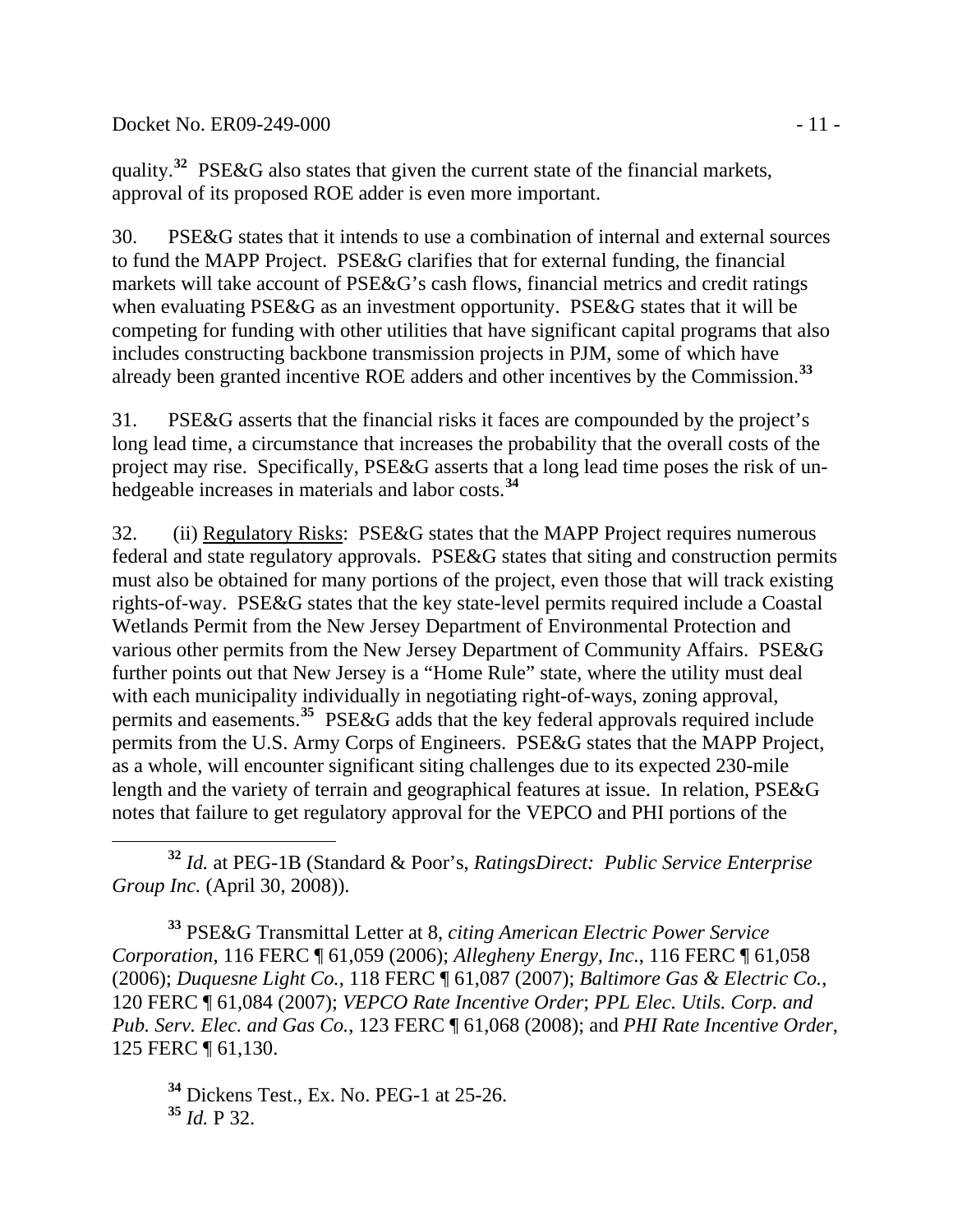Docket No. ER09-249-000 - 12 -

MAPP Project, as well as its portion, could jeopardize the completion of the whole project.

33. (iii) Environmental Risks: PSE&G states that it will be faced with its own set of environmental challenges, given the fact that the proposed location, in southern New Jersey, is accessible by water only. PSE&G states that the construction at issue will take place in tidal wetlands, along busy shipping lanes. PSE&G notes that in order to construct the project, material will need to be supplied by barge, a process that expose the construction crews and equipment to additional risk from inclement weather and tides. PSE&G states that some construction activities may require the use of helicopters.

34. (iv) Technical Challenges: PSE&G asserts that its construction of the MAPP Project will involve technical challenges. In addition, PSE&G states that the timing of the construction must be closely coordinated with the operations and outages of the nuclear generating stations located at Salem and Hope Creek. In order to do this, construction will need to be staged to minimize operational impacts and conform to the availability of outages within PJM, and PJM's outage schedule for nuclear generating stations. PSE&G states for example, that the nature of bus re-configuration associated with the protective controls can only be accomplished within a short re-fueling outage window of approximately 21 days, while still conforming to the Nuclear Regulatory Commission's minimum requirements for off site station power.**[36](#page-11-0)**

35. PSE&G further asserts that it will be designing the project facilities for its portion of the MAPP Project and that there are only limited supplies of such equipment. PSE&G claims that there is also a limited pool of workers qualified to construct the core elements of the project. Finally, PSE&G states that the high-voltage cable that PSE&G plans to utilize presents technical challenges because these lines and related equipment must be custom-designed and proof-tested.

36. (v) Size and Scope: PSE&G asserts that the non-routine nature of the MAPP Project is illustrated by its size and scope. The project will connect four states and will be financed by four separate transmission companies. PSE&G notes that investment in new high-voltage transmission facilities across the United States has lagged over the past 30 years and that those facilities that have been constructed, especially in the Mid-Atlantic region, have addressed localized rather than regional issues.

37. PSE&G asserts that the MAPP Project stands in contrast to localized, short-range transmission investments in the region over the past decade. Specifically, PSE&G asserts that the MAPP Project is intended to address reliability and will also provide beneficial congestion relief and import capability on a PJM-wide basis. PSE&G notes that the MAPP Project will add from 1,000 to 2,500 MW of additional import capability across

<span id="page-11-0"></span>**<sup>36</sup>** PSE&G response to Deficiency Letter at 4.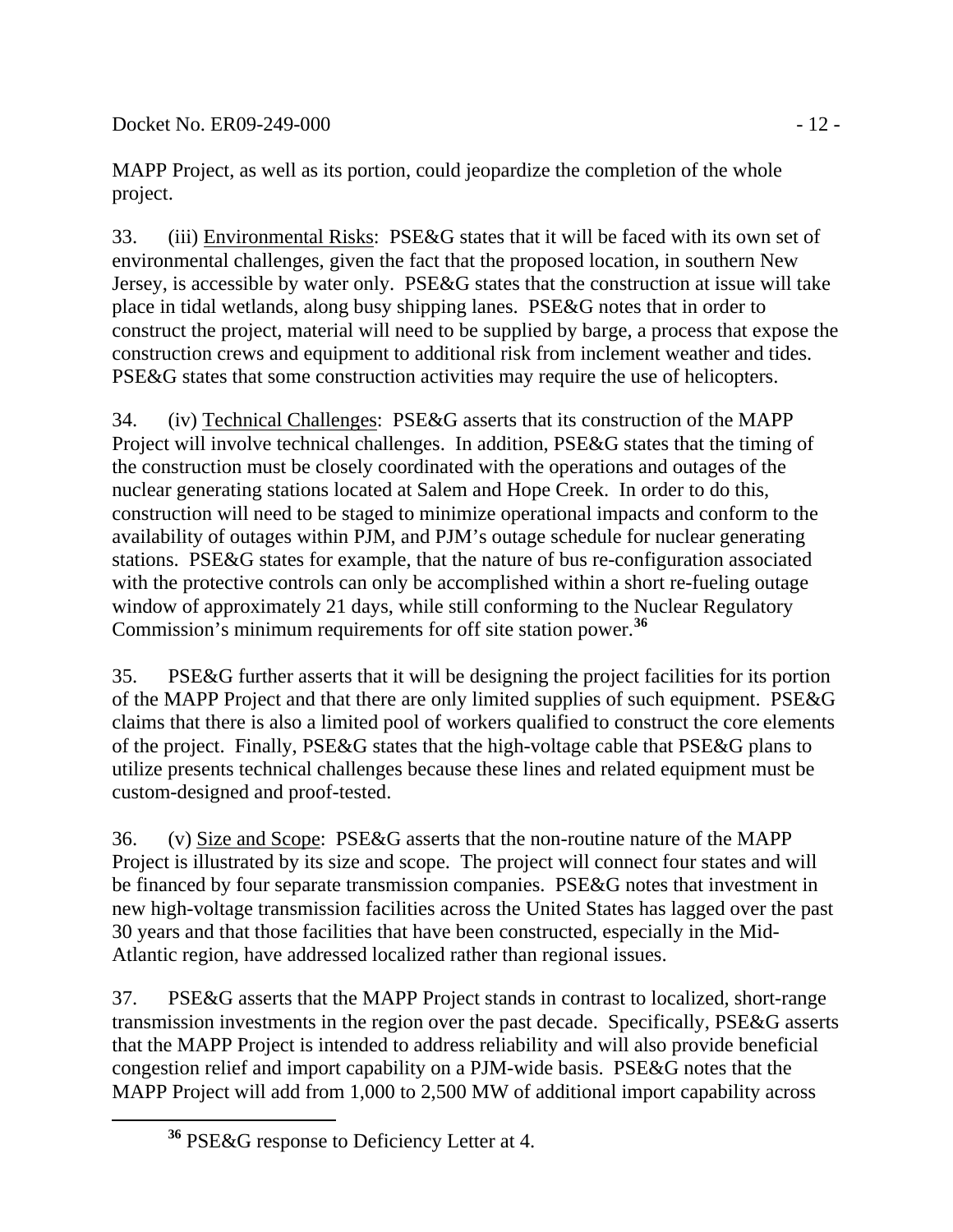#### Docket No. ER09-249-000 - 13 -

eastern PJM and add significant transfer capability. PSE&G states that this substantial increase in import and transfer capability will help integrate and reliably deliver PJM queued generation projects located in various parts of the PJM grid, including large base load generation in various portions of PJM.

38. (vi) Advanced Technologies: PSE&G asserts that the MAPP Project is not routine because it will incorporate significant advanced technologies. Specifically, PSE&G states that the MAPP Project will use some of the most advanced state-of-the-art and innovative electrical power equipment available, including "smart grid" technologies, as recommended by the U.S. Department of Energy.**[37](#page-12-0)** The proposed technologies include: advanced conductor materials, microprocessor-based relays, digital fault recorders, fiber optic protection and communication links, substation-wide area networks, integrated substation automation and equipment and line monitoring.**[38](#page-12-1)** PSE&G states that the MAPP Project will utilize advanced conductor materials such as exotic metallurgical composites, non-metallic cores, and specialized hardware and materials in the manufacture and design of conductors. PSE&G states that these advanced conductors will avoid line sag associated with heavy loading during peak load and emergency periods and achieve longer span lengths between poles without increasing tower height. PSE&G also plans to use microprocessor-based relays and digital fault recorders that represent a digital enhancement of electromechanical relays and analog fault recorders. PSE&G claims that microprocessor-based relays and digital fault recorders provide a higher level of performance, reliability, and efficiency than their analog counterparts.

39. Additionally, fiber optic protection and communication links will provide highspeed, reliable communications between substations/facilities, remotely-monitored equipment and operations centers. PSE&G states that it will investigate the use of substation-wide area networks to provide high-speed communication utilizing industry standard Ethernet capabilities at Salem and Hope Creek switching stations. Finally, PSE&G states that it will use integrated substation automation, equipment and line monitoring devices that will allow for additional data gathering from across the network leading to increased information and feedback. PSE&G states that these refer to "smart" remote terminal units, "smart" sensors, and other sensors that permit the remote and at times automatic operation and monitoring of substations, equipment, and interconnecting circuits that will make up the MAPP Project. PSE&G asserts that the combined effect of these advanced technologies will be to render the MAPP Project a "smart grid." PSE&G explains that at the transmission level, "smart grid" features should allow the grid operator considerably more control, and provide better optimization of resources, than a typical transmission system. Among other key goals of a "smart grid" at the transmission level, PSE&G lists the Project's abilities to: (1) optimize assets and operate efficiently;

<span id="page-12-1"></span>**<sup>38</sup>** *Id.* at 1-13.

<span id="page-12-0"></span>**<sup>37</sup>** Ex. No. PEG-1B at 1.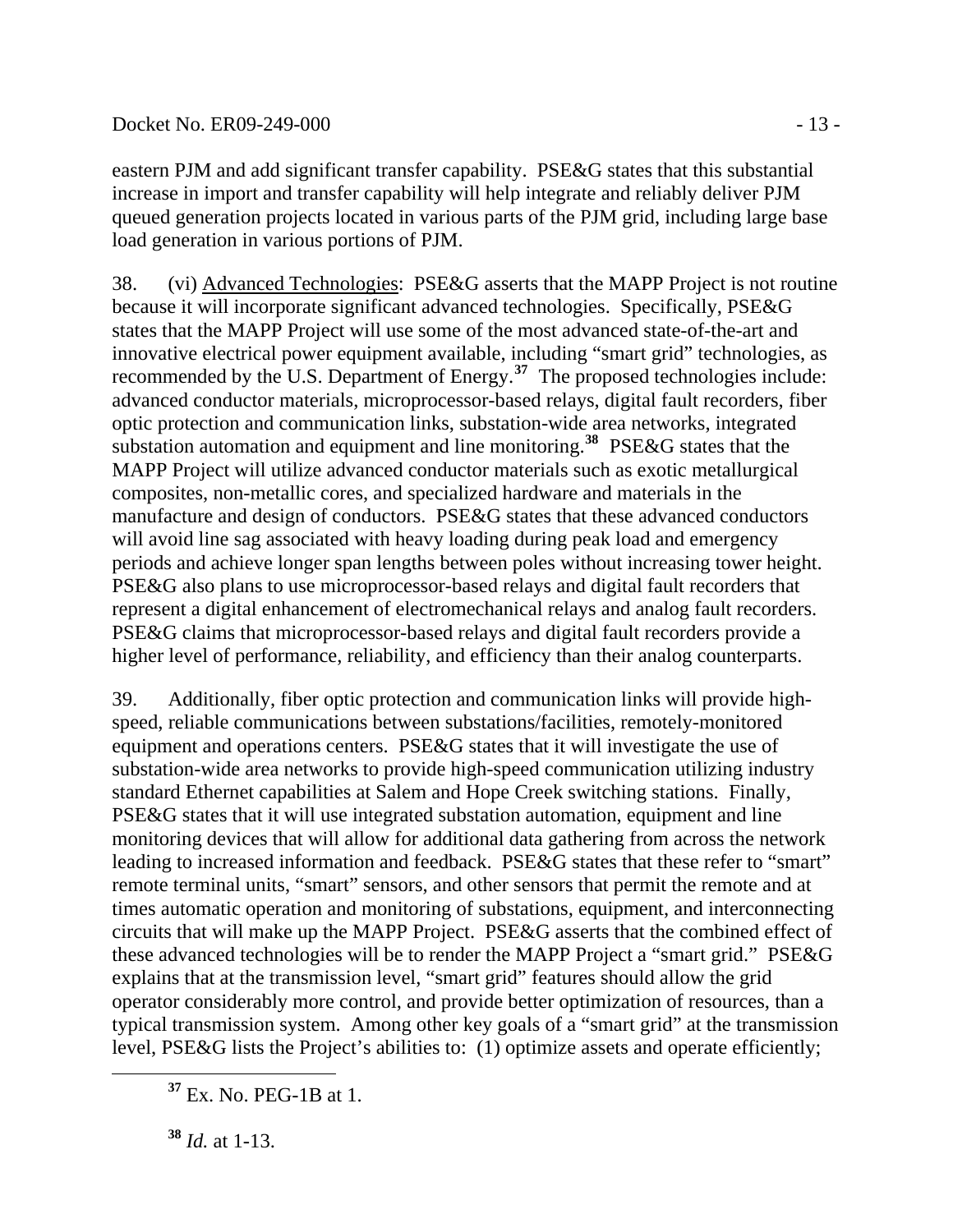(2) minimize sags, spikes, and other disturbances; (3) correct any problems quickly and with a minimum of intervention by the grid operator; and (4) monitor, self-analyze and diagnose the health and condition of equipment, and predict the malfunction or failure of a device before the event occurs in order to take action to prevent the malfunction or failure from occurring. PSE&G states that its investments in "smart grid" technology for the MAPP Project will support interoperability encouraged by the U.S. Department of Energy and the GridWise Architecture Council.**<sup>39</sup>**

# **2. Protests**

40. The Joint Consumer Advocates assert that the requested adder should be rejected, or reduced, given its assessment of PSE&G's overall risk factors. First, the Joint Consumer Advocates point out that PSE&G's portion of the MAPP Project represents less than four percent of the anticipated investments of PSE&G's parent entity's obligation to build transmission that is needed for reliability, under the PJM OATT. The Joint Consumer Advocates conclude that, as such, PSE&G's project is routine in nature.

41. The Joint Consumer Advocates also dispute PSE&G's claims regarding the size and scope of its project and the corresponding rating implications. The Joint Consumer Advocates assert that rating agencies relied upon by PSE&G considered the consolidated financial status and liquidity of PSE&G's parent entity. The Joint Consumer Advocates notes that, in doing so, S&P concluded that the business risk profile of PSE&G's parent "is strong and is driven by subsidiary PSEG Power LLC's . . . exposure to merchant power offset by [PSE&G's] excellent regulated utility operations." The Joint Consumer Advocates also cite S&P's conclusion that PSE&G is a low-risk regulated business reflecting reasonable rate-case outcomes and favorable market fundamentals. The Joint Consumer Advocates conclude that the size and scope of the MAPP Project and whether the 150 basis point ROE incentive is granted will have little impact on PSE&G's parent's ratings.

42. The Maryland Commission argues that PSE&G's requested rate incentive adder does not properly reflect the reduction in risk associated with PSE&G's OATT-recovered formula rate.**[40](#page-13-0)** The Joint Consumer Advocates adds that in addition to the expenses and rate base items booked annually at the end of the prior year, PSE&G's formula rate filing also reflects the *pro rata* costs of any transmission projects expected to enter service during the year the rates are in effect. The Joint Consumer Advocates note that there is a true-up in the subsequent year for any mistakes in cost or in-service date estimates. The Joint Consumer Advocates argue that while the filing of a traditional rate case is costly and time consuming, a formula rate allows for the timely recovery of transmission investment with a minimal expenditure of effort and regulatory costs. The Joint

**<sup>39</sup>** *Id.* at 14.

<span id="page-13-0"></span>**<sup>40</sup>** *See also* Joint Consumer Advocates protest at 41-42.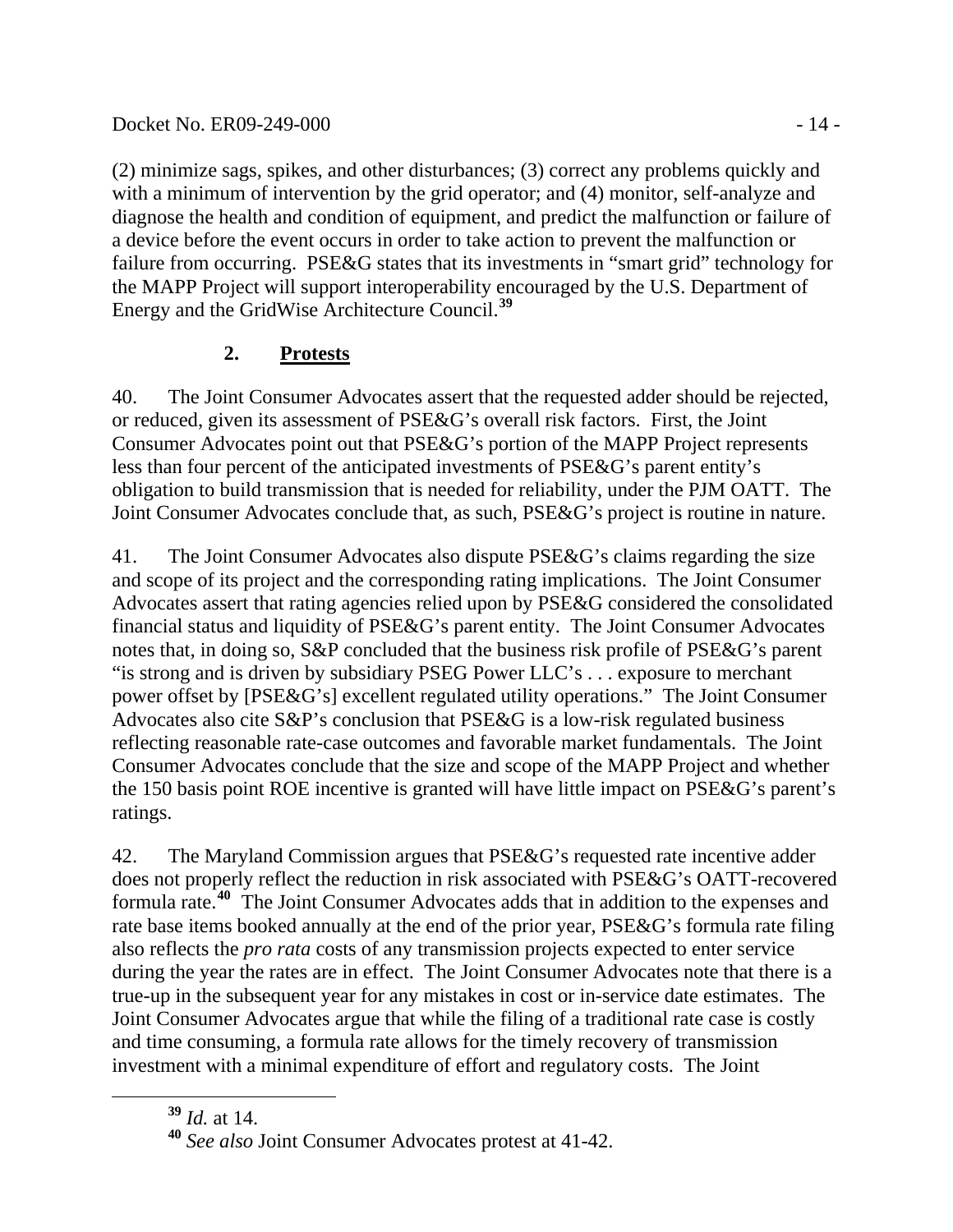Docket No. ER09-249-000 - 15 -

Consumer Advocates conclude that formula rates generally encourage transmission construction and reduce any attendant risks attributable to these projects.

43. The Maryland Commission further argues that PSE&G has failed to demonstrate any clear nexus between its requested incentive, on the one hand, and any heightened risk or use of advanced technologies, on the other hand. The Maryland Commission notes, in this regard, that PSE&G repeatedly refers to the above-water crossing of the Delaware River and the under-water crossing of the Chesapeake Bay as challenges associated with the MAPP Project. The Maryland Commission points out, however, that PSE&G will not own, and will not be responsible for constructing, either of these segments. The Maryland Commission further asserts that PHI will employ several special technologies in constructing its portion of the MAPP Project that will not be used by PSE&G. The Maryland Commission concludes that PSE&G should not be rewarded for challenges faced by other transmission owners.

# **3. Answers**

44. PSE&G responds that the MAPP Project warrants an incentive because it will be more complex and challenging than a typical project, because it is required to maintain the reliability of PJM's system, and because a contrary conclusion (i.e., a conclusion that this reliability project is routine) would result in the denial of any rate incentive request applicable to any RTEP-approved reliability project. PSE&G adds that the same argument now being advanced by the Joint Consumer Advocates was considered and rejected by the Commission in the *PHI Rate Inventive Order*. **[41](#page-14-0)**

45. PSE&G also responds to the Joint Consumer Advocates' arguments regarding the asserted low-risk financial status of PSE&G and PSE&G's parent. First, PSE&G asserts that the Joint Consumer Advocates misconstrue the Commission's standard regarding cash flow considerations and the financial status of a rate incentive applicant. PSE&G asserts that, in fact, the Commission has provided a non-exhaustive list of examples regarding the issue of whether a given project may be considered routine in nature. PSE&G agues that, as such, PSE&G is not required to demonstrate that its proposed incentive ROE adder is needed to redress financial concerns. PSE&G also asserts that the Joint Consumer Advocates misconstrue the S&P report submitted by PSE&G in its filing. PSE&G argues that S&P, in its report, clearly states that supportive regulatory treatment will be key to PSE&G's credit quality.

46. PSE&G also responds to the Maryland Commission's argument that PSE&G's formula rate reflects PSE&G's overall low financial risk. PSE&G responds that formula rates do not result in lower financial risks *vis a vis* stated rates. PSE&G argues to the

<span id="page-14-0"></span>**<sup>41</sup>** PSE&G answer at 5-6, *citing PHI Rate Incentive Order*, 125 FERC ¶ 61,130 at P 56.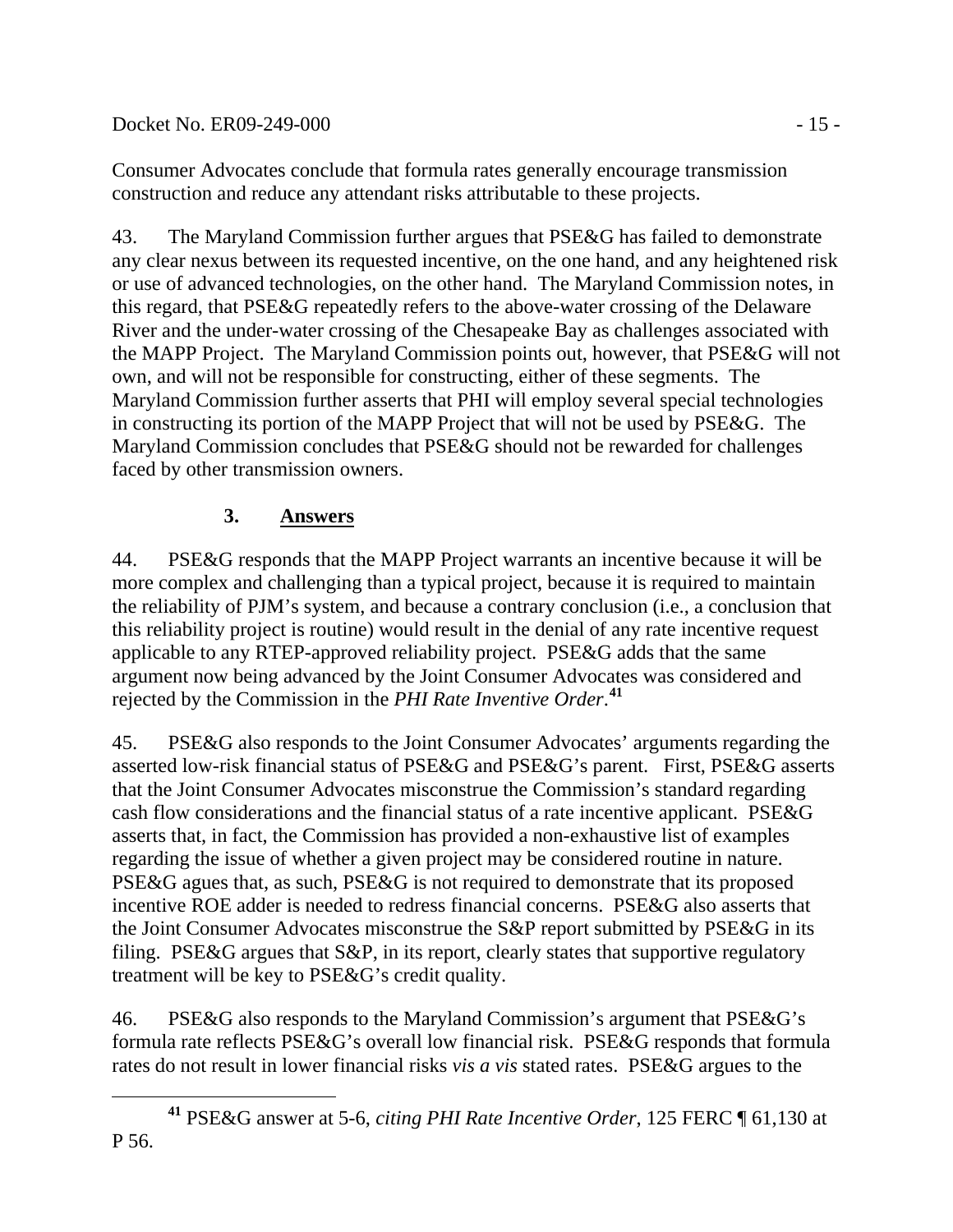#### Docket No. ER09-249-000 - 16 -

contrary that both stated rates and formula rates provide for full recovery of the costs of new investment. PSE&G adds that, in fact, formula rates could be viewed as more risky than stated rates because formula rates are subject to automatic adjustment, whereas stated rates are not.

47. PSE&G also responds to the Maryland Commission's arguments regarding the MAPP Project's above-water crossing of the Delaware River, the under-water crossing of the Chesapeake Bay, and the asserted lack of PSE&G involvement in either of these two line segments. PSE&G responds that, in fact, it will utilize advanced technologies with respect to its portion of the MAPP Project, as identified in PSE&G's advanced technology statement. PSE&G asserts that, regardless, it is not relying on its advanced technology statement and its use of advanced transmission technology alone to justify a specific incremental incentive ROE adder. PSE&G asserts, instead, that it is seeking a ROE incentive adder because the MAPP Project will be non-routine in nature and faces substantial design, engineering, construction and siting risks.

### **4. Commission Determination**

48. As discussed herein, we find that a sufficient nexus exists between the incentive rate requested by PSE&G and the investment PSE&G will be required to make in the MAPP Project. We find that MAPP Project is not a routine project, given the project's scope, effects, and the special risks and challenges that the construction of the project will present. We will thus grant PSE&G a 150 basis point ROE adder, as discussed further below, contingent upon PSE&G's portion of the MAPP Project being approved by the PJM Board of Managers as an RTEP project.

49. In response to intervenors' assertion that our review of PSE&G's incentive rate request is required to focus on the PSE&G segment alone, we clarify, here, that PSE&G's portion of the MAPP Project is an integral part of the MAPP Project as a whole. The risks and challenges faced by PHI and VEPCO, as well as the need for coordination among the partners to the MAPP Project, could impact the construction of the entire project. We provide further clarification below as to circumstances in which the Commission will consider such characteristics of an entire project in evaluating requests for transmission rate incentives.

50. As noted above, the MAPP Project will span four states and has been approved as a PJM RTEP baseline project. As such, the MAPP Project will provide regional as well as local benefits. We find that the MAPP Project will improve import capability, reduce congestion, and improve reliability in the Mid-Atlantic region. We agree with PSE&G that the ROE adder incentive it requests will promote these goals by recognizing the importance of these new facilities and the risks and challenges inherent in bringing them to completion.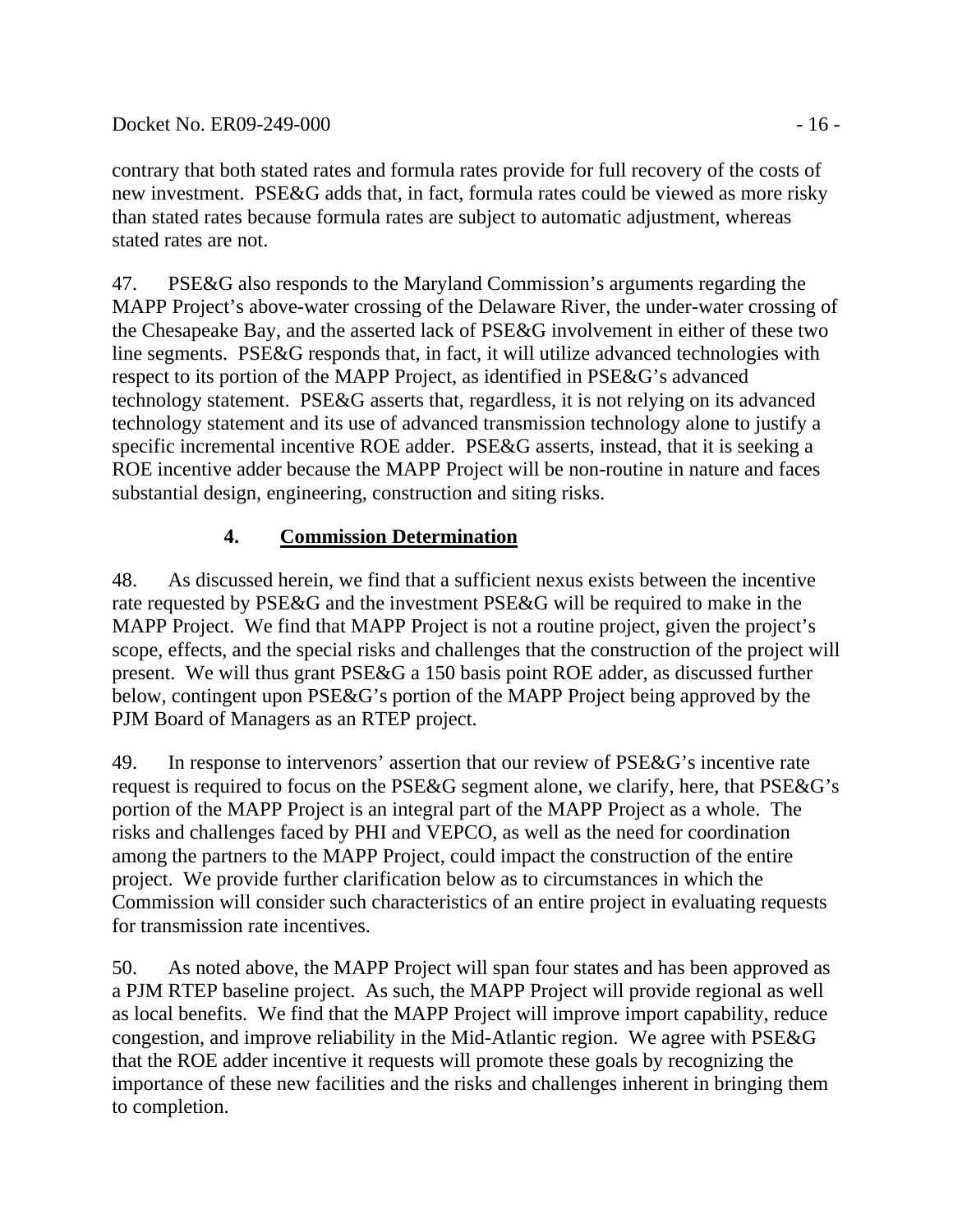<span id="page-16-0"></span> $\overline{a}$ 

51. The MAPP Project will involve significant regulatory, siting, and construction risks.**[42](#page-16-0)** We agree with PSE&G that there are increased regulatory challenges posed by the fact that New Jersey is a "Home Rule" state where the utility must negotiate with each municipality individually in terms of right-of-ways, zoning approval, permits and easements. We also find that PSE&G's portion of the MAPP Project faces increased completion risks because it is tied to the overall MAPP Project, which faces challenges presented by its large scope and size, requiring approvals from multiple municipalities, multiple state siting authorities, and various federal approvals. A failure to obtain the necessary permits by any utility involved with the MAPP Project could adversely impact the entire MAPP Project.

52. Morevoer, we find that the MAPP Project will require a substantial investment in transmission facilities well over that of PSE&G's average annual investments in recent years. We agree that its requested 150 basis-point adder will improve PSE&G's cash flows, which are taken into account in the financial metrics used to attract external funding. We also find that the requested incentives and the cash flow implications attributable to PSE&G's authorized formula rate are not mutually exclusive but rather, together, will operate to encourage investors to invest in the MAPP Project.**[43](#page-16-1)**

53. We reject the Maryland People's Counsel's argument that PJM's obligation to build requirement disqualifies PSE&G from receiving a transmission rate incentive. While in Order No. 679-A, the Commission clarified that an obligation to build "may have a bearing on [the Commission's] nexus evaluation of individual applications,"<sup>[44](#page-16-2)</sup> we have considered here, and in other orders, incentives for the MAPP Project as part of a regional plan and find that the incentives here are consistent with the Commission's policy objectives.**[45](#page-16-3)**

54. We also reject intervenors' assertions that PSE&G is required to demonstrate financial distress as a condition to its receipt of its requested rate incentive. While in certain circumstances the Commission may find that an applicant's financial position is

**<sup>42</sup>** *See* Dickens Test., Ex. No. PEG-1 at 6-10 and Ex. No. PEG-1A at 1-2.

<span id="page-16-1"></span>**<sup>43</sup>** *Duquesne Light Company*, 125 FERC ¶ 61,028, at P 57 (2008), *citing VEPCO Rate Incentive Order*, 124 FERC ¶ 61,207 at P 113.

**<sup>44</sup>** Order No. 679-A, FERC Stats. & Regs. ¶ 31,236 at P 122.

<span id="page-16-3"></span><span id="page-16-2"></span>**<sup>45</sup>** *PHI Rate Incentive Order*, 125 FERC ¶ 61,130 at P 30-32; *VEPCO Rate Incentive Order,* 124 FERC ¶ 61,207 at P 32-35.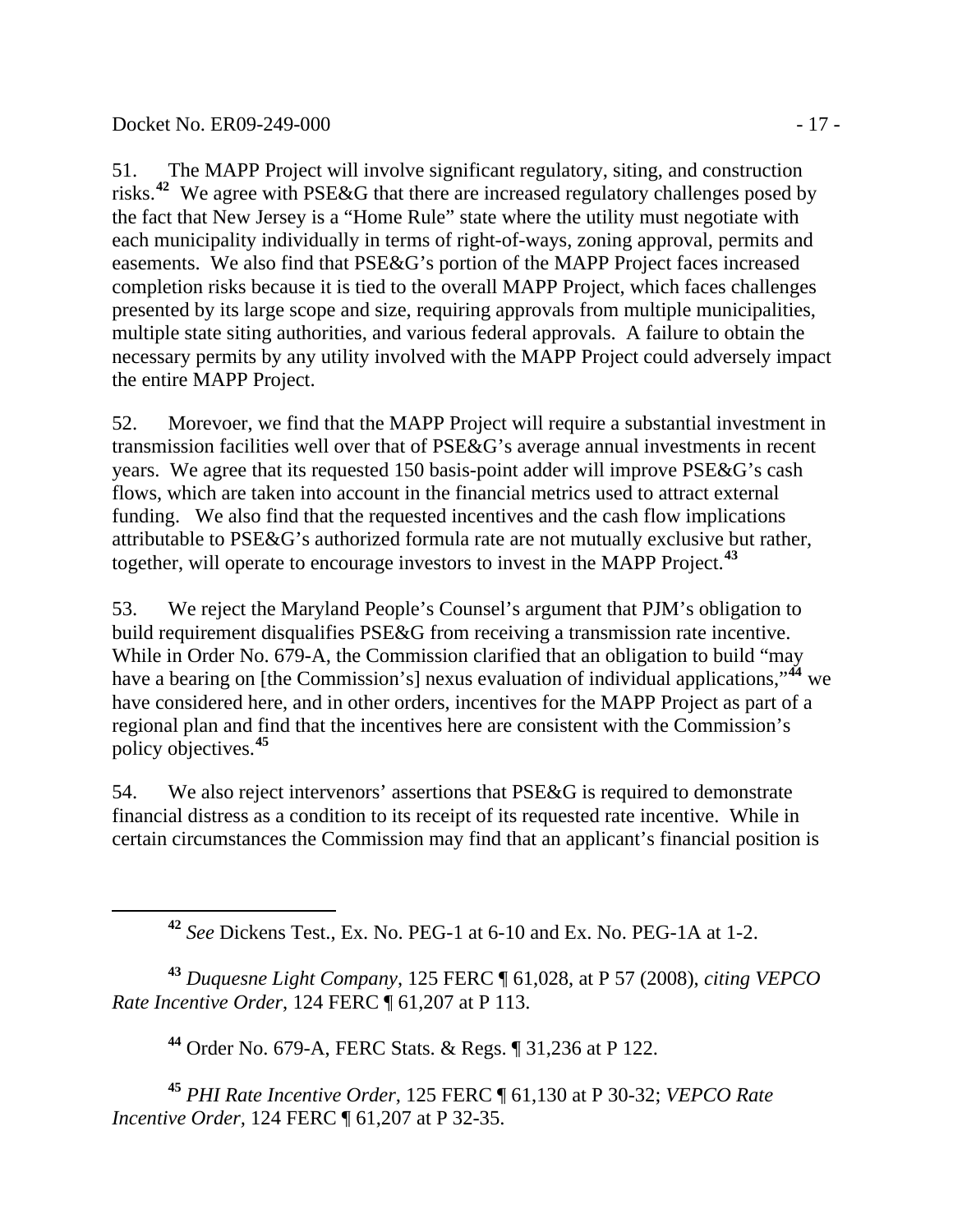Docket No. ER09-249-000 - 18 -

relevant, Order Nos. 679 and 679-A do not require a showing of financial weakness to be entitled to incentive rate treatment.**[46](#page-17-0)**

55. We note that PSE&G is the third transmission owner involved in the MAPP Project to request incentives for its incremental portion of the overall MAPP Project.**[47](#page-17-1)** The Commission encourages prospective owners of a transmission project for which multiple owners intend to request transmission rate incentives for their segments of the project-- and where those multiple owners intend to rely on the scope, effects, and risks and challenges of the entire project as a basis for qualifying for such incentives-- to submit a single joint filing requesting transmission rate incentives that are applicable to the entire project.**[48](#page-17-2)** When presented with one such filing for a project, the Commission can analyze most effectively the overall scope, effects, and risks and challenges of the project as it evaluates requested transmission rate incentives. The submittal of a single joint filing will also avoid the need for piecemeal review of a project through individual applications for incentives that may obscure the relationship among integral parts of a project and the overall project's characteristics and benefits. A prospective owner retains the option of filing a separate request for transmission rate incentives for its segment of a transmission project that involves multiple owners, in isolation from the other prospective owners. In such instances, however, the individual prospective owner may not be able to rely on the overall scope, effects, and risks and challenges of the entire project as a basis for qualifying for the requested incentives.

## **D. Section 205 Demonstration**

56. FPA section 219(d) provides that all rates approved by the Commission under its rate incentive rules, i.e., under Order No. 679, are subject to the requirements of sections 205 and 206 of the FPA, a standard that requires that all rates, charges, terms and conditions be just and reasonable and not unduly discriminatory or preferential.**[49](#page-17-3)**

<span id="page-17-0"></span> **<sup>46</sup>** *Southern California Edison Co.*, 121 FERC ¶ 61,168, at P 145 (2007), *reh'g denied*, 123 FERC ¶ 61,293 (2008).

<span id="page-17-1"></span>**<sup>47</sup>** *See PHI Rate Incentive Order* and *VEPCO Rate Incentive Order*. Additionally, Baltimore Gas and Electric Co. submitted on February 20, 2009, in Docket No. ER09- 745-000 a request for transmission rate incentives for its portion of the MAPP Project.

<span id="page-17-3"></span><span id="page-17-2"></span>**<sup>48</sup>** Such an application must demonstrate that the segments are appropriately viewed as constituting a single project. *See, e.g*., *PacifiCorp*, 125 FERC ¶ 61,076 (2008).

**<sup>49</sup>** 16 U.S.C. § 824s (d) (2006).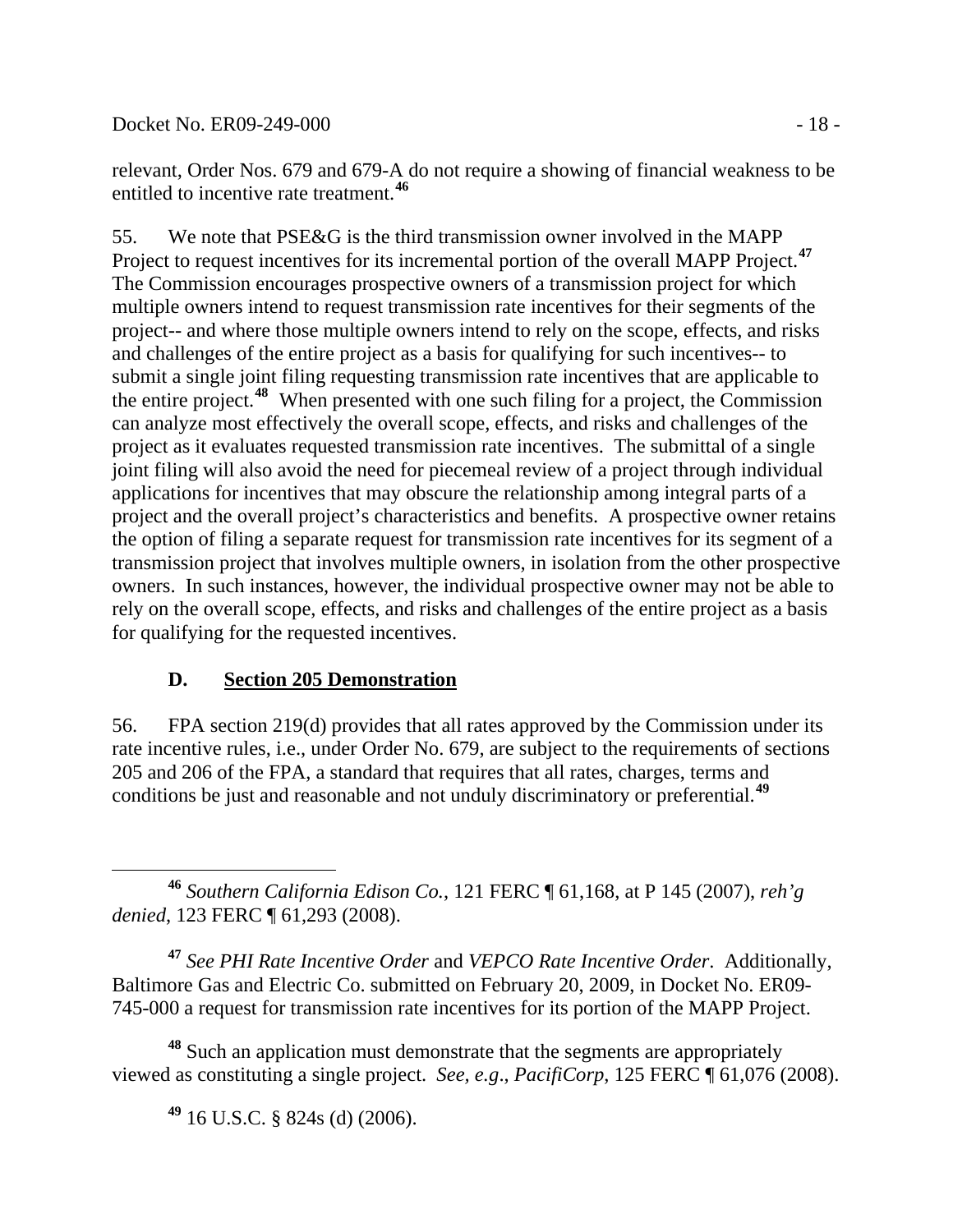## **1. PSE&G's Position**

57. PSE&G asserts that the ROE that results from the application of PSE&G's requested adder falls within the zone of reasonableness, as established under the discounted cash flow (DCF) analysis favored by the Commission. PSE&G adds that an ROE above the mid-point of this range is consistent with the above-identified risks attributable to the MAPP Project.**[50](#page-18-0)** PSE&G submitted testimony to show that the requested ROE adder will result in an overall ROE that is within a range of reasonable returns.

58. PSE&G notes that its DCF witness, Mr. Vilbert, estimated the cost of equity capital for a sample of regulated electric companies doing business within the three northeastern RTO markets, consistent with the Commission's guidelines.**[51](#page-18-1)** PSE&G states that a range of reasonableness was then determined for the cost of equity by applying a DCF analysis to these sample companies. PSE&G states that the resulting range is 8.10 percent to 15.39 percent.

59. PSE&G notes that in the Commission's order accepting PSE&G's formula rate, including its authorized ROE, the Commission established a baseline ROE of 11.18 percent to which a 50 basis point incentive adder was included for RTO participation.**[52](#page-18-2)** PSE&G states that starting from this approved 11.68 percent ROE (inclusive of the 11.18 percent base ROE and 50 basis point incentive adder), the incentive rate requested herein produces a combined ROE of 13.18 percent, well below the updated upper end of the range of reasonableness.

# **2. Protests**

60. The Joint Consumer Advocates argue generally that the PSE&G's requested rate incentive makes PSE&G's rates unjust and unreasonable.

# **3. Answers**

61. PSE&G argues that its rates are not unjust and unreasonable because its allowed ROE, including the incentive ROE adder, is well within the upper end of the zone of

**<sup>50</sup>** Kahrer Test., Ex. No. PEG-2 at 5-7.

<span id="page-18-1"></span><span id="page-18-0"></span>**<sup>51</sup>** Vilbert Test., Ex. No. PEG-3 at 2, *citing VEPCO Rate Incentive Order*, 124 FERC ¶ 61,303 (2008).

<span id="page-18-2"></span>**<sup>52</sup>** *Public Service Elec. & Gas Co.*, 124 FERC ¶ 61,303 (2008) (*PSE&G Formula Rate Order*).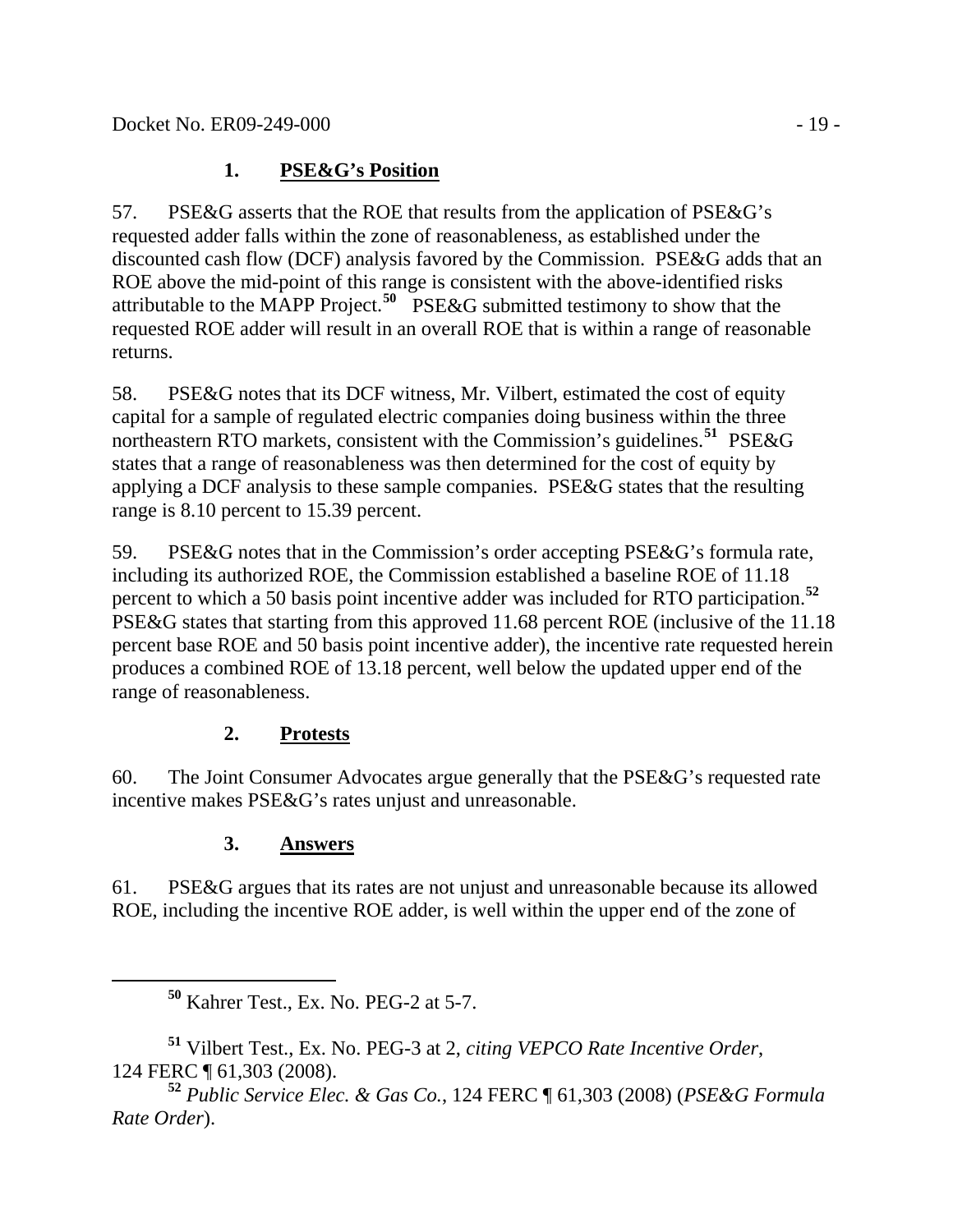reasonableness. PSE&G notes, in particular, that no intervenor has protested PG&E's filed testimony on this issue.

#### **4. Commission Determination**

62. As noted above, FPA section 219(d) provides that all rates approved by the Commission under its rate incentive rules, i.e., under Order No. 679, are subject to the requirements of sections 205 and 206 of the FPA, a standard that requires that all rates, charges, terms and conditions be just and reasonable and not unduly discriminatory or preferential.**[53](#page-19-0)** The Joint Consumer Advocates provide no basis for their assertion that granting the requested rate incentive will result in unjust and unreasonable rates. Therefore, we deny their protest. We find that PSE&G's proposed 150 basis point ROE incentive adder, when added to the 11.18 percent base ROE that was accepted as part of its formula rate and PSE&G's previously-approved 50 basis points adder for continued membership in PJM, produces an ROE of 13.18 percent that is within the range of reasonable returns and is just and reasonable.**[54](#page-19-1)** In this case, PSE&G submitted testimony to show that the requested ROE adder results in a project ROE that falls within the zone of reasonableness. To support its analysis, PSE&G relies on a DCF proxy group made up of transmission owning entities doing business within the interrelated northeastern RTO markets, as operated by PJM, ISO New England, Inc., and the New York Independent System Operator, Inc. We have previously accepted, as reasonable, the utilization of a DCF proxy group made up of entities from these interrelated RTO markets. **[55](#page-19-2)** We find that the DCF analysis presented by witness Vilbert, at Ex. No. PEG-3C, has applied the appropriate screening criteria to exclude, from the DCF proxy group, companies whose risk profiles may not be sufficiently comparable to PSE&G's risk profile. Specifically, PSE&G has excluded from its proxy group, consistent with Commission precedent: (i) companies that do not pay common dividends; (ii) companies for whom no IBES or Value Line data is available; (iii) companies that have been involved in merger activities; (iv) companies with business operations focused mainly on natural gas; (v) companies with corporate credit ratings outside the range of BBB- to BBB+ (given PSE&G's corporate credit rating of BBB); and (vi) companies with unsustainable growth rates.

**<sup>53</sup>** 16 U.S.C. § 824s (d) (2006).

<span id="page-19-1"></span><span id="page-19-0"></span>**<sup>54</sup>** Pursuant to Order No. 679-A, any ROE must be within the range of reasonableness. Order No. 679-A, FERC Stats. & Regs. ¶ 31,236 at P 38.

<span id="page-19-2"></span>**<sup>55</sup>** *Potomac-Appalachian Transmission Highline, L.L.C.*, 122 FERC ¶ 61,188, at P 105 (2008).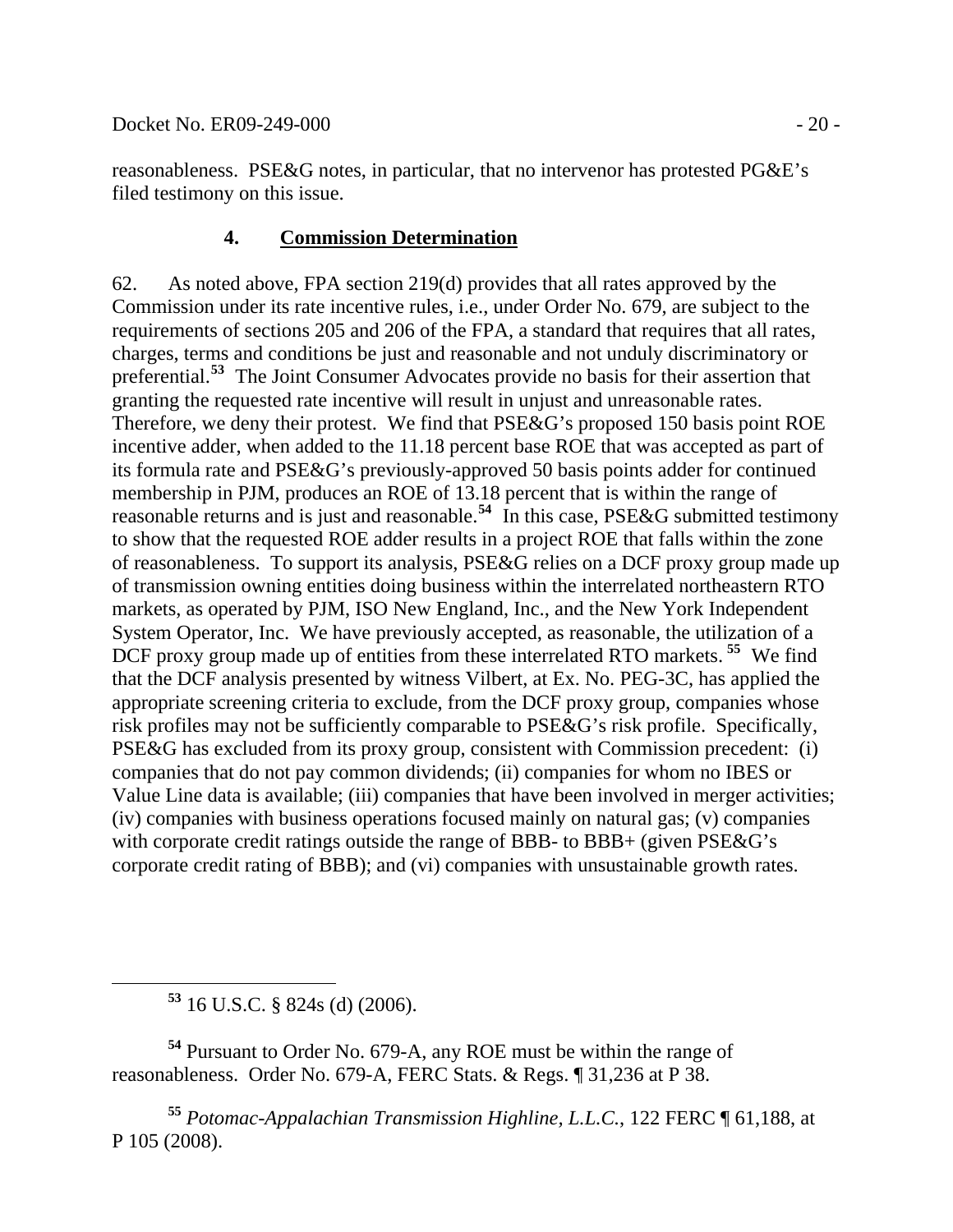### **E. Abandonment Authority**

63. PSE&G requests authority to recover all prudently-incurred project costs if its portion of the MAPP Project is abandoned or cancelled for reasons beyond the control of PSE&G. PSE&G notes that PJM could cancel the MAPP Project through the RTEP process. Also, PSE&G states that the MAPP Project requires numerous federal and state regulatory approvals and not receiving these approvals could cause a cancellation of the MAPP Project. PSE&G further notes that inability to obtain siting and construction permits for the project, even those that will track existing rights-of-way could cause project abandonment. PSE&G argues that this abandonment authority is necessary in order to encourage the timely completion of PSE&G's portion of the MAPP Project.

64. The Joint Consumer Advocates argue that PSE&G's requested allowance to recover its prudently-incurred abandonment costs is appropriate but that recovery of these costs would reduce many of the risk factors associated with constructing the MAPP Project. The Joint Consumer Advocates argue that, as such, a grant of abandonment authority should trigger a reduction in PSE&G's requested ROE incentive adder.

65. We agree with PSE&G that the abandonment incentive it seeks will be an effective means to encourage the completion of PSE&G's portion of the MAPP Project. For example, in addition to challenges presented by its scope and size, the MAPP Project will require a series of approvals from multiple municipalities, multiple state siting authorities, and various federal entities. In addition, the MAPP Project risks cancellation should any portion of the project fail to receive siting authority. These factors, considered as a whole, introduce a significant element of risk. Under these circumstances, authorizing recovery of PSE&G's prudently-incurred abandonment costs will help PSE&G ameliorate this risk and will do so in a way that will encourage the project to move forward both expeditiously and efficiently. Moreover, the reliability and congestion benefits expected from the MAPP Project are based on the project as a whole. As such, granting the abandonment authority requested by PSE&G will further encourage the project's completion.**[56](#page-20-0)** We also note that this authorization is consistent with the Commission's approvals, as provided in the *PHI Rate Incentive Order*. **[57](#page-20-1)**

66. We clarify, however, that our granting of this abandonment incentive is contingent on approval from the PJM Board of Managers of PSE&G's portion of the MAPP Project as an RTEP project.

<span id="page-20-1"></span><span id="page-20-0"></span>**<sup>56</sup>** We address the Joint Consumer Advocates' argument that the ROE incentive should be offset by the abandonment authority incentive below in our discussion of the total package of incentives.

**<sup>57</sup>** *See PHI Rate Incentive Order,* 125 FERC ¶ 61,130 at P 59.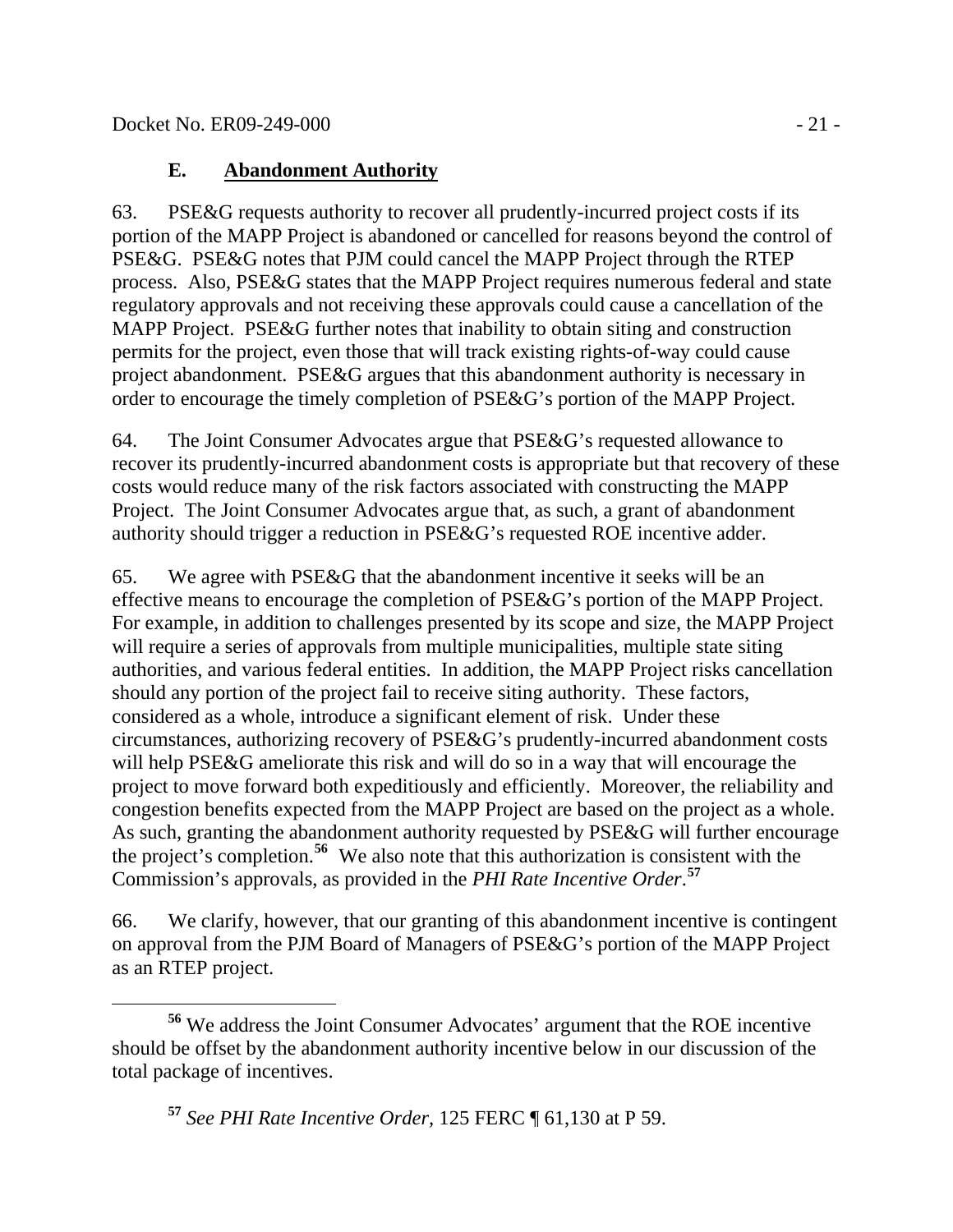## **F. Assignment Authority**

67. PSE&G requests authority to assign the rate incentives it may be granted herein to an affiliate in the event PSE&G assigns to that entity construction and/or ownership of its portion of the MAPP Project. PSE&G notes that it has not made any decision to assign any incentives to an affiliate. PSE&G also asserts that this authority is substantially similar to an incentive granted to PSE&G for its Susquehanna/Roseland line.**[58](#page-21-0)**

68. The Joint Consumer Advocates assert that PSE&G fails to explain why its request for assignment authority is needed or how this incentive, if granted, will be tailored to address some demonstrable risk.

69. PSE&G responds that under Commission precedent, incentives, if transferred to an affiliate, would be subject to that affiliate making a future section 205 filing to incorporate into its rates any incentive granted.**[59](#page-21-1)** PSE&G argues that this filing requirement would apply to PSE&G, were it to assign its incentives, and would provide an adequate forum to address the concerns of any interested party, including the Joint Consumer Advocates.

70. We grant PSE&G's request for authority to assign the above-granted incentives to an affiliate, subject to the following clarifications. First, should PSE&G elect to assign its incentives, the affiliate to whom that assignment is made will be required to make a section 205 filing to incorporate, into its rates, any such incentives. We further clarify that PSE&G's 50 basis-point ROE adder is a specific incentive adder granted to PSE&G for its participation in PJM and not specific to this Project.**[60](#page-21-2)** In order for the yet-to-benamed affiliate to be eligible for the 50-basis-point ROE adder, the affiliate would first have to become a member of PJM and then file a section 205 filing with the Commission requesting such incentive.

# **G. Total Package of Incentives**

71. The Joint Consumer Advocates' assert that PSE&G's request for abandonment authority should operate to lower PSE&G requested ROE incentive adder.

<span id="page-21-0"></span> **<sup>58</sup>** *See PPL Electric Utilities Corp. and Public Service Elec. and Gas Co.*  123 FERC ¶ 61,068, at P 51 (2008) (*PPL*).

<span id="page-21-2"></span><span id="page-21-1"></span>**<sup>59</sup>** PSE&G answer at 16, *citing PPL Electric Utilities Corp.*, 123 FERC ¶ 61,068, at P 51 (2008) (*PPL*).

**<sup>60</sup>** *See PPL*, 123 FERC ¶ 61,068 at P 52 (2008).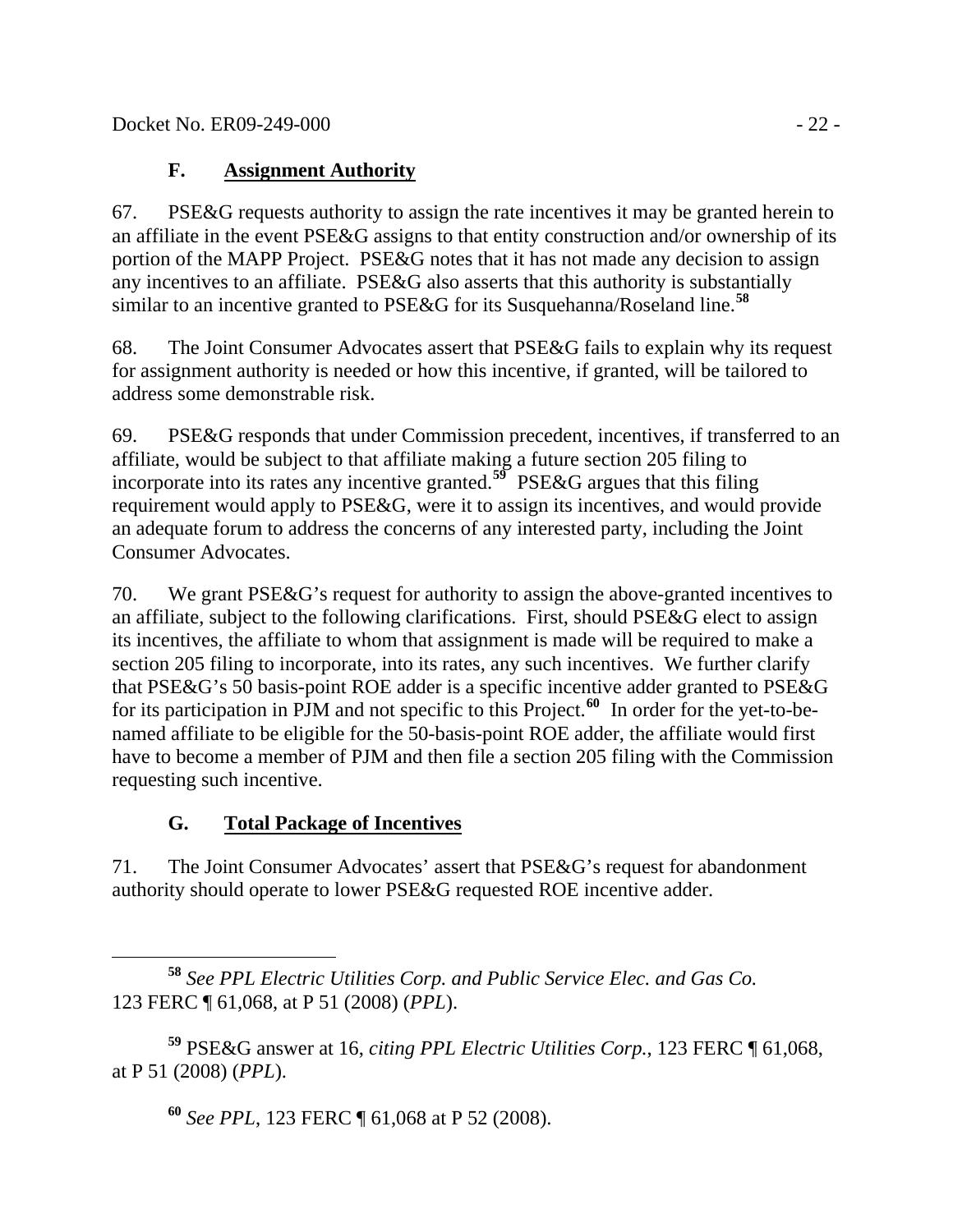<span id="page-22-0"></span> $\overline{a}$ 

72. PSE&G responds to the Joint Consumer Advocates' assertion that the PSE&G's request for abandonment authority should operate to lower PSE&G requested ROE incentive adder. PSE&G relies on Order No. 679 for the proposition that the recovery of abandonment costs is meant to address two primary risks: (i) an inability to obtain the required regulatory approvals; and (ii) cancellation of the project at the RTEP level. PSE&G asserts that these risks are outside the control of management and thus an incentive is warranted as an offset to the ROE adder.

73. As noted earlier, in Order No. 679-A, the Commission clarified that its nexus test is met when an applicant demonstrates that the total package of incentives requested is tailored to address the demonstrable risks or challenges faced by the applicant. The Commission noted that this nexus test is fact-specific and requires the Commission to review each application on a case-by-case basis. Consistent with Order No. 679,**[61](#page-22-0)** the Commission has, in prior cases, approved multiple rate incentives for particular projects.**[62](#page-22-1)** This is consistent with our interpretation of FPA section 219 as authorizing the Commission to approve more than one incentive rate treatment for an applicant proposing a new transmission project, as long as each incentive is justified by a showing that it satisfies the requirements of the FPA section 219 and that there is a nexus between the incentives being proposed and the investment being made.

74. PSE&G has sufficiently demonstrated that its portion of the MAPP Project faces risks and challenges that warrant the full package of incentives. As discussed herein, we are not persuaded by comments that the 150 basis point incentive is unreasonable. The 150 basis point adder is reasonable in light of the risks of this project. The MAPP Project will provide increased imports and transfer capability from western to eastern PJM. PSE&G's portion entails substantial expenditures of \$150 million, creating financial risks for PSE&G.

75. Unlike PHI's portion of the MAPP Project, PSE&G did not ask for Construction Work in Progress (CWIP) cost recovery, but did request project abandonment cost recovery. Given the numerous siting and permitting obstacles the MAPP Project faces, we find that this combination of factors merits the incentives requested and granted herein.

**<sup>61</sup>** Order No. 679, FERC Stats. & Regs. ¶ 31, 222 at P 55.

<span id="page-22-1"></span>**<sup>62</sup>** *See, e.g.*, *Allegheny Energy, Inc.*, 116 FERC ¶ 61,058, at P 60 and P 122 (2006) (approving ROE at the upper end of the zone of reasonableness and 100 percent abandoned plant recovery); *Duquesne*, 118 FERC ¶ 61,087 at P 55 (granting an enhanced ROE, 100 percent CWIP, and 100 percent abandoned plant recovery).